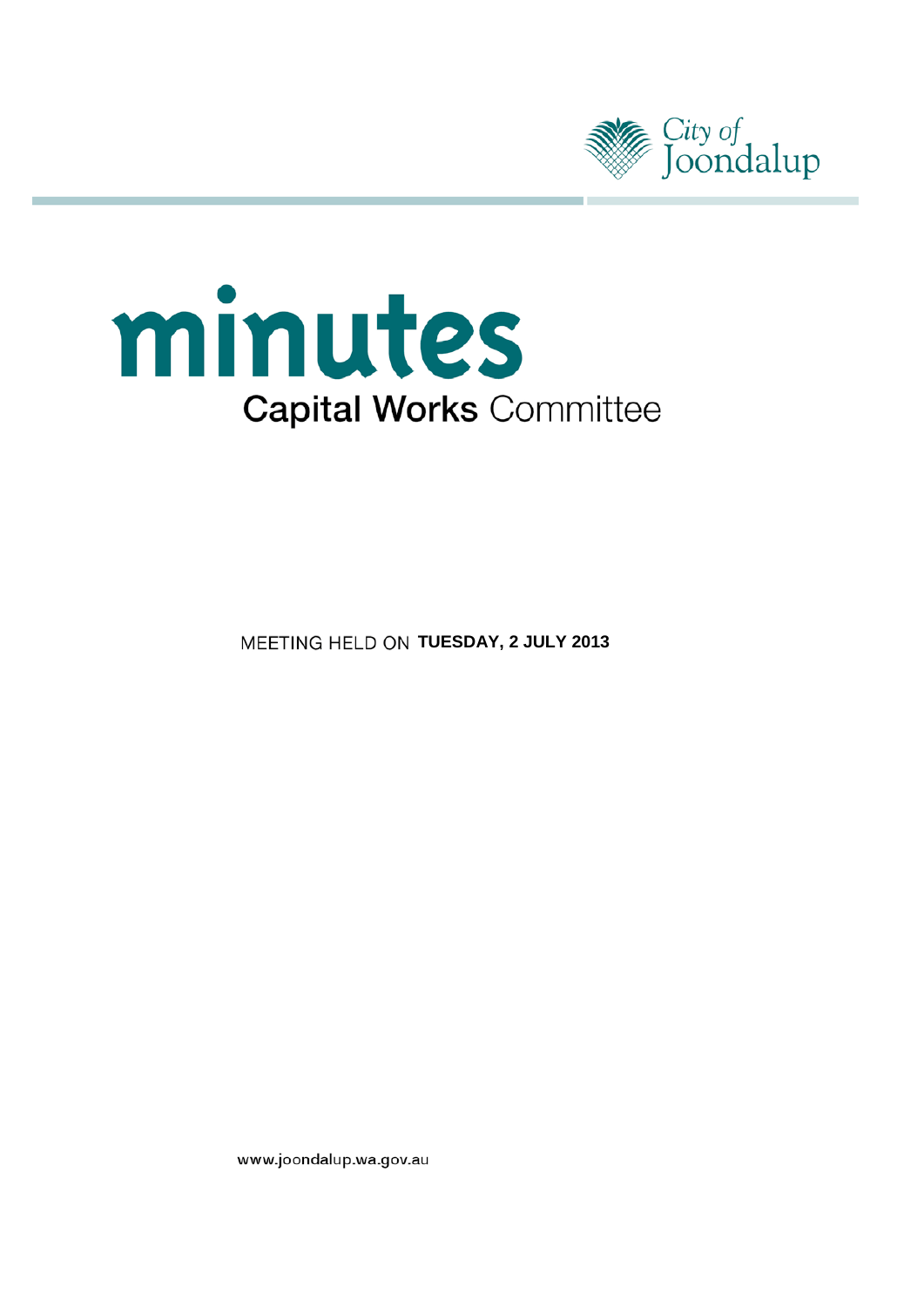# **TABLE OF CONTENTS**

| Item No        | <b>Title</b>                                                                   | Page No |
|----------------|--------------------------------------------------------------------------------|---------|
|                | <b>Declaration of Opening</b>                                                  | 3       |
|                | Apologies/Leave of absence                                                     | 3       |
|                | <b>Confirmation of Minutes</b>                                                 | 4       |
|                | Announcements by the Presiding Member without discussion                       | 4       |
|                | <b>Declarations of Interest</b>                                                | 4       |
|                | Identification of matters for which the meeting may sit behind<br>closed doors | 4       |
|                | Petitions and deputations                                                      | 4       |
|                | Reports                                                                        | 5       |
| $\mathbf{1}$   | Update on 2012-13 Capital Works Program - [102496]                             | 5       |
| $\overline{2}$ | Monthly Capital Works Project Reports - [102496]                               | 8       |
| 3              | Bramston Park, Burns Beach - Proposed Development - [87611]                    | 13      |
| $\overline{4}$ | 2013-14 Refurbishment Projects - Timberlane Park Hall - [02387]                | 27      |
|                | Motions of which previous notice has been given                                | 37      |
|                | Requests for Reports for future consideration                                  | 37      |
|                | Closure                                                                        | 37      |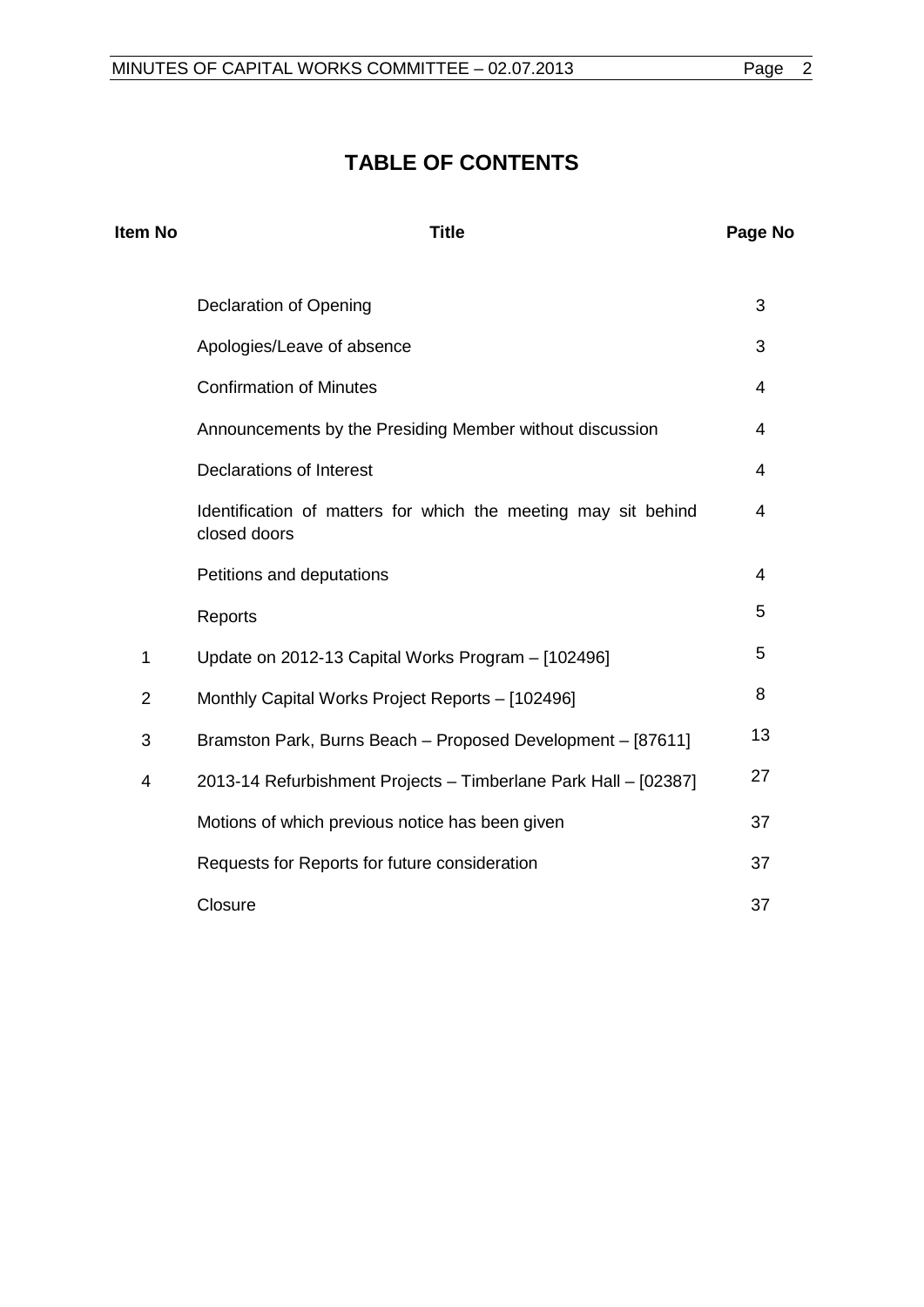# **CITY OF JOONDALUP**

#### **MINUTES OF THE CAPITAL WORKS COMMITTEE MEETING HELD IN CONFERENCE ROOM 2, JOONDALUP CIVIC CENTRE, BOAS AVENUE, JOONDALUP ON TUESDAY 2 JULY 2013.**

# **ATTENDANCE**

#### **Committee Members:**

| <b>Presiding Member</b>        |                              |
|--------------------------------|------------------------------|
|                                |                              |
| <b>Deputy Presiding Member</b> |                              |
|                                |                              |
|                                | Absent from 6.29pm to 6.38pm |
|                                | from $5.52$ pm               |
|                                |                              |

#### **Observer:**

Cr John Chester

#### **Officers:**

| Mr Mike Tidy      | <b>Director Corporate Services</b>         |                |
|-------------------|--------------------------------------------|----------------|
| Mr Nico Claassen  | <b>Director Infrastructure Services</b>    |                |
| Mr Brad Sillence  | <b>Manager Governance</b>                  |                |
| Mr Andrew Murphy  | Manager Infrastructure Management Services |                |
| Mr John Byrne     | Governance Coordinator                     | from $5.47$ pm |
| Mrs Lesley Taylor | Governance Officer                         |                |

## <span id="page-2-0"></span>**DECLARATION OF OPENING**

The Presiding Member declared the meeting open at 5.46pm.

# <span id="page-2-1"></span>**APOLOGIES/LEAVE OF ABSENCE**

#### **Apologies**

Cr Christine Hamilton-Prime

# **Leave of Absence previously approved**

| Cr Liam Gobbert   | 1 July to 8 July 2013 inclusive. |
|-------------------|----------------------------------|
| Cr Teresa Ritchie | 12 to 16 August 2013 inclusive.  |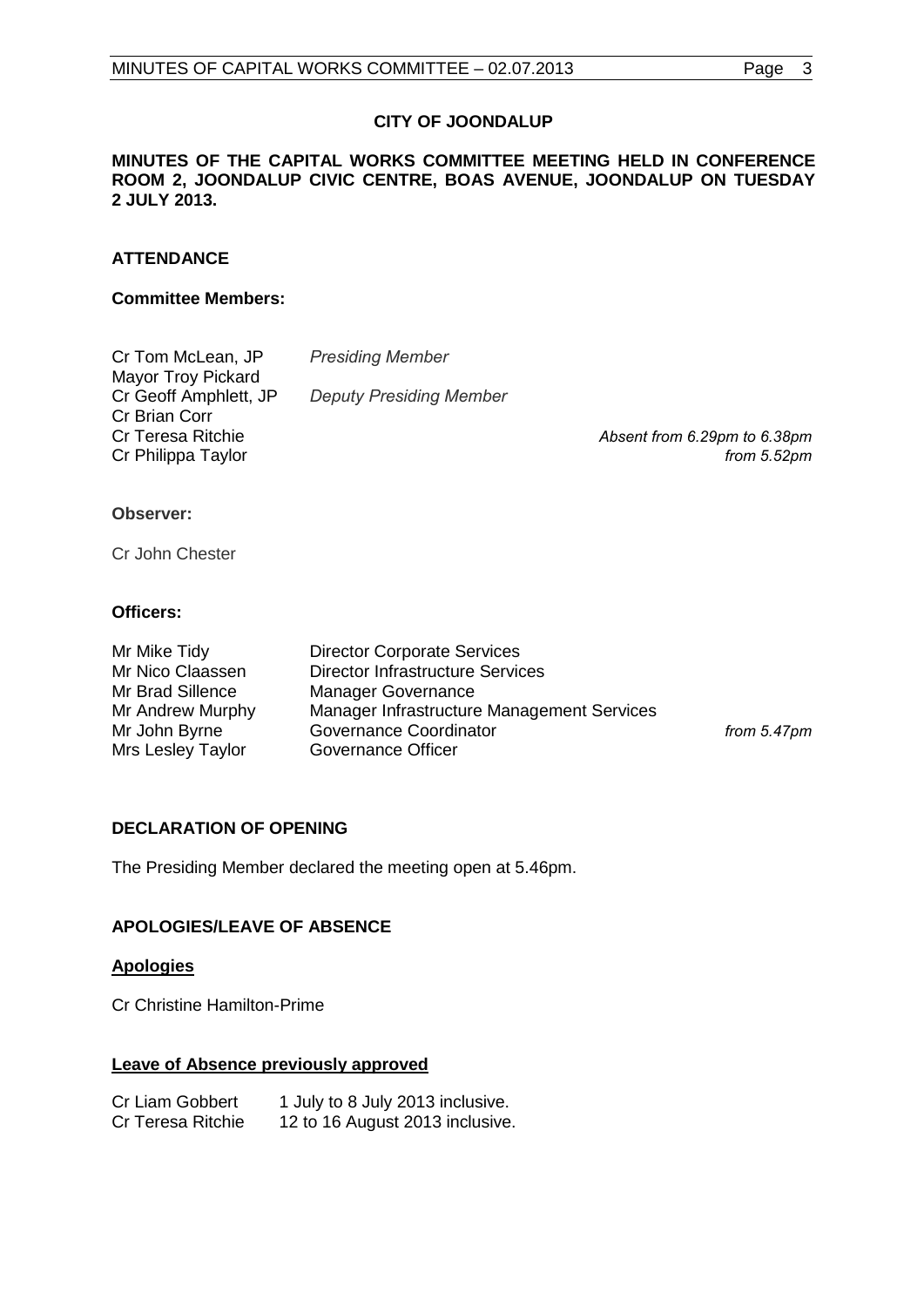## <span id="page-3-0"></span>**CONFIRMATION OF MINUTES**

#### MINUTES OF THE CAPITAL WORKS COMMITTEE MEETING HELD ON 4 JUNE 2013

**MOVED Cr Amphlett, SECONDED Mayor Pickard that the minutes of the meeting of the Capital Works Committee held on 4 June 2013 be confirmed as a true and correct record.**

#### **The Motion was Put and CARRIED (5/0) CARRIED (5/0)**

**In favour of the Motion:** Cr McLean, Mayor Pickard, Crs Amphlett, Corr and Ritchie.

## <span id="page-3-1"></span>**ANNOUNCEMENTS BY THE PRESIDING MEMBER WITHOUT DISCUSSION**

Nil.

## <span id="page-3-2"></span>**DECLARATIONS OF INTEREST**

#### **Disclosure of Financial Interest/Proximity Interest**

A declaration under this section requires that the nature of the interest must be disclosed. Consequently a member who has made a declaration must not preside, participate in, or be present during any discussion or decision-making procedure relating to the matter the subject of the declaration. An employee is required to disclose their financial interest and if required to do so by the Council must disclose the extent of the interest. Employees are required to disclose their financial interests where they are required to present verbal or written reports to the Council. Employees are able to continue to provide advice to the Council in the decision making process if they have disclosed their interest.

| <b>Name/Position</b>      | <b>Cr Teresa Ritchie.</b>                                                    |
|---------------------------|------------------------------------------------------------------------------|
| <b>Item No./Subject</b>   | Item 4 - 2013-14 - Refurbishment Projects - Timberlane Park                  |
|                           | Hall.                                                                        |
| <b>Nature of interest</b> | <b>Proximity Interest.</b>                                                   |
| <b>Extent of Interest</b> | Cr Ritchie resides near Timberlane Park Hall on Woodvale Drive,<br>Woodvale. |

## **Disclosure of interest affecting impartiality**

Nil.

## <span id="page-3-3"></span>**IDENTIFICATION OF MATTERS FOR WHICH THE MEETING MAY SIT BEHIND CLOSED DOORS**

In accordance with Clause 76 of the City's *Standing Orders Local Law 2005*, this meeting was not open to the public.

# <span id="page-3-4"></span>**PETITIONS AND DEPUTATIONS**

Nil.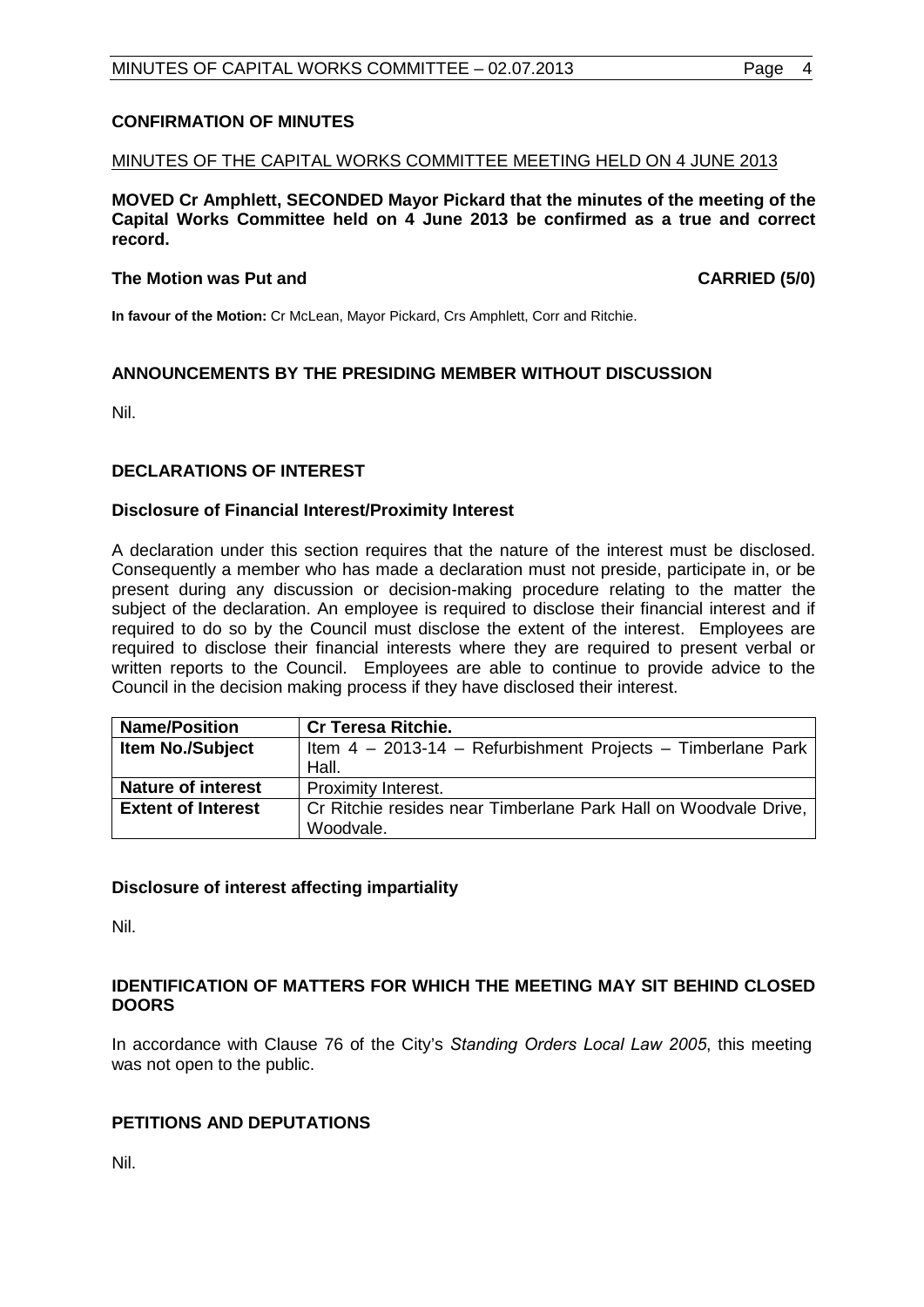## <span id="page-4-0"></span>**REPORTS**

# <span id="page-4-1"></span>**ITEM 1 UPDATE ON 2012-13 CAPITAL WORKS PROGRAM WARD** All **RESPONSIBLE** Mr Nico Claassen<br> **DIRECTOR** Infrastructure Serv **Infrastructure Services FILE NUMBER** 102496, 101515 **ATTACHMENT** Attachment 1 Capital Works Project 2012-13 **AUTHORITY / DISCRETION** Information - includes items provided to Council for information purposes only that do not require a decision of Council (that is for 'noting').

## **PURPOSE**

For the Capital Works Committee to note the update on the 2012-13 Capital Works Program.

## **EXECUTIVE SUMMARY**

The Capital Works Project Report for the 2012-13 program, as at 31 May 2013, is attached (Attachment 1 refers).

*It i s recommended that t he C apital Works Committee N OTES t he r eport on t he Capital Works Projects for 2012-13 forming Attachment 1 to this Report.*

## **BACKGROUND**

At its meeting held on 15 May 2012 (CJ094-05/12 refers), Council resolved inter alia to establish a Capital Works Committee to:

- *Oversee the monthly progress of the City's annual Capital Works Program and review of the City's Five Year Capital Works Program.*
- *Oversee the long term planning of major capital works projects not being the role of a Council Committee established for such purposes.*
- *Consider recommendations to modify the City's Capital Works.*

# **DETAILS**

The Capital Works Project Report for the 2012-13 program, as at 31 May 2013, is provided at Attachment 1.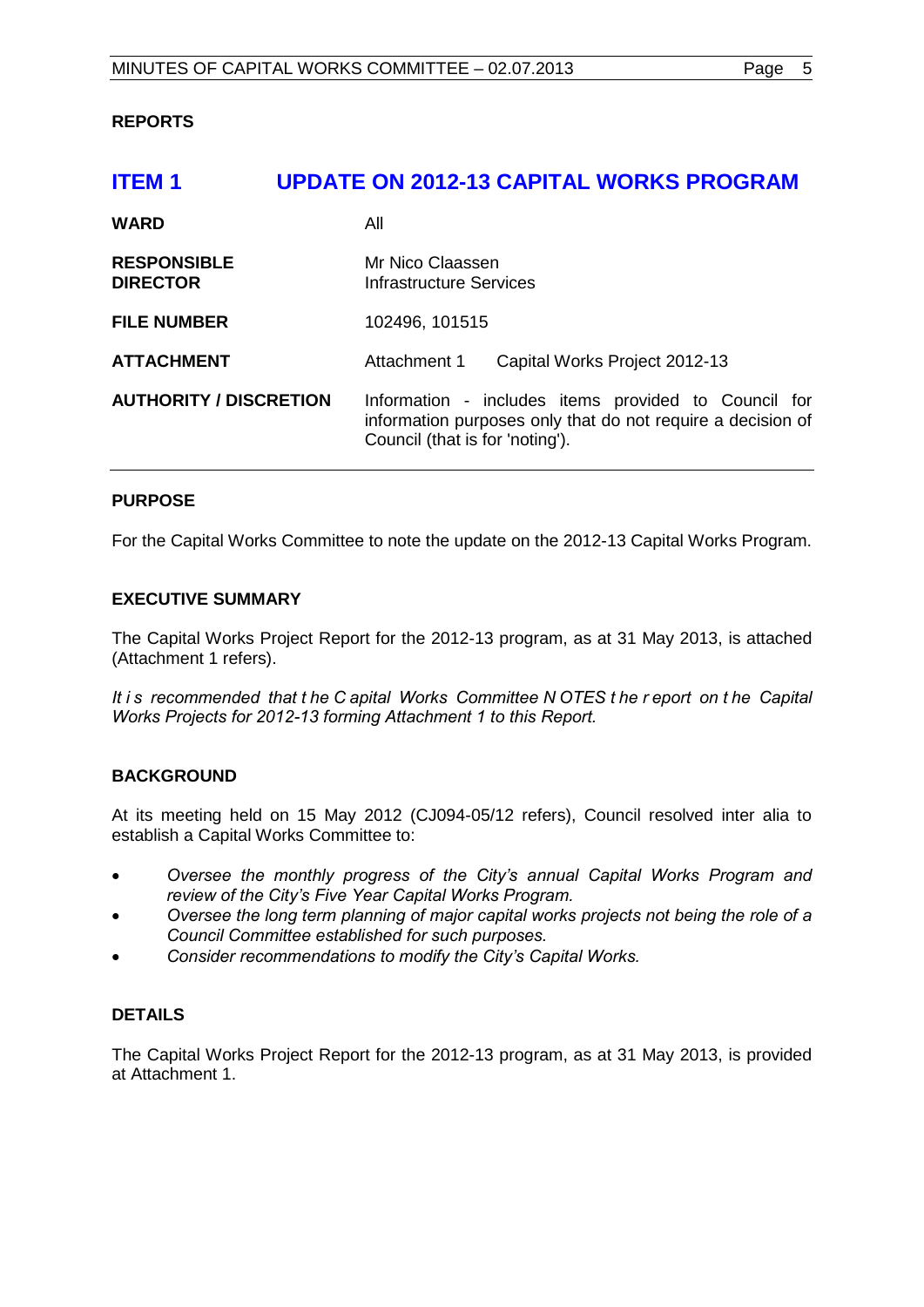# **Legislation / Strategic Community Plan / policy implications**

**Legislation** Sections 5.17 and 6.8 of the *Local Government Act 1995.*

A Committee cannot make decisions, on behalf of the Council, that require an absolute majority decision (section 5.17 of the *Local G overnment A ct 1995)* , in which case, and in accordance with Section 6.8 of the *Local G overnment Act 1995,* includes approving expenditure not included in the City's Annual Budget. The Capital Works Committee could only recommend to the Council to approve or modify capital works projects.

#### **Strategic Community Plan**

- **Key theme** Financial Sustainability.
- **Objective** Major project delivery.
- **Strategic initiative** Not applicable.
- **Policy** Not applicable.

## **Risk management considerations**

Not applicable.

#### **Financial/budget implications**

Not applicable.

## **Regional significance**

Not applicable.

## **Sustainability implications**

Not applicable.

## **Consultation**

Not applicable.

## **COMMENT**

The Capital Works Project Report for the 2012-13 program provides an update on the capital work activities undertaken as at 31 May 2013.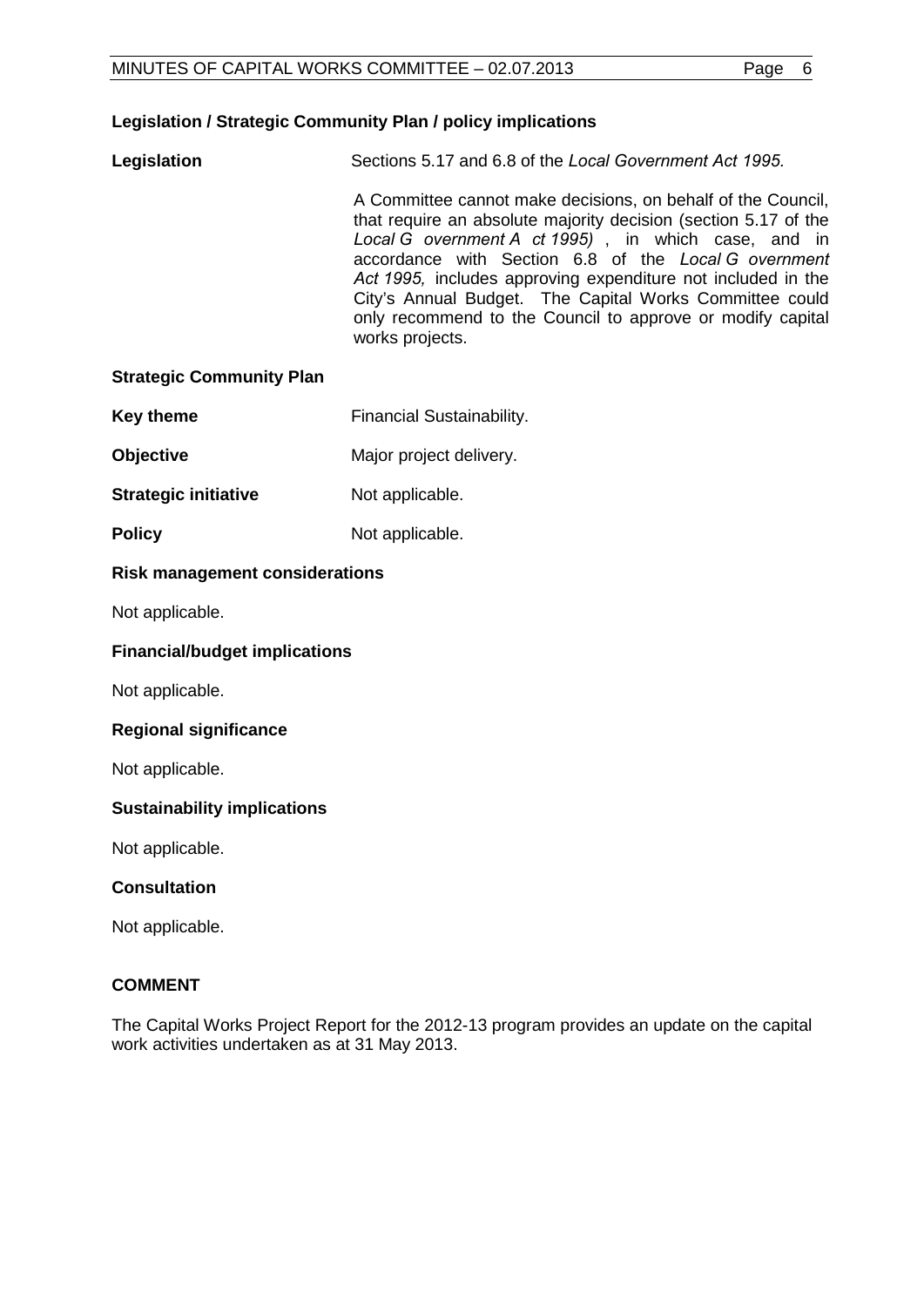#### **VOTING REQUIREMENTS**

Simple Majority.

*The Governance Coordinator entered the room at 5.47pm.*

*Cr Taylor entered the room at 5.52pm.*

**MOVED Cr Amphlett, SECONDED Cr Ritchie that the Capital Works Committee NOTES the report on the Capital Works Projects for 2012-13 forming Attachment 1 to this Report.**

#### The Motion was Put and **CARRIED** (6/0)

**In favour of the Motion:** Cr McLean, Mayor Pickard, Crs Amphlett, Corr, Ritchie and Taylor.

*Appendix 1 refers*

*[To access this attachment on electronic document, click here: Attach1agnCWC020713.pdf](http://www.joondalup.wa.gov.au/files/committees/CWOC/2013/Attach1agnCWC020713.pdf)*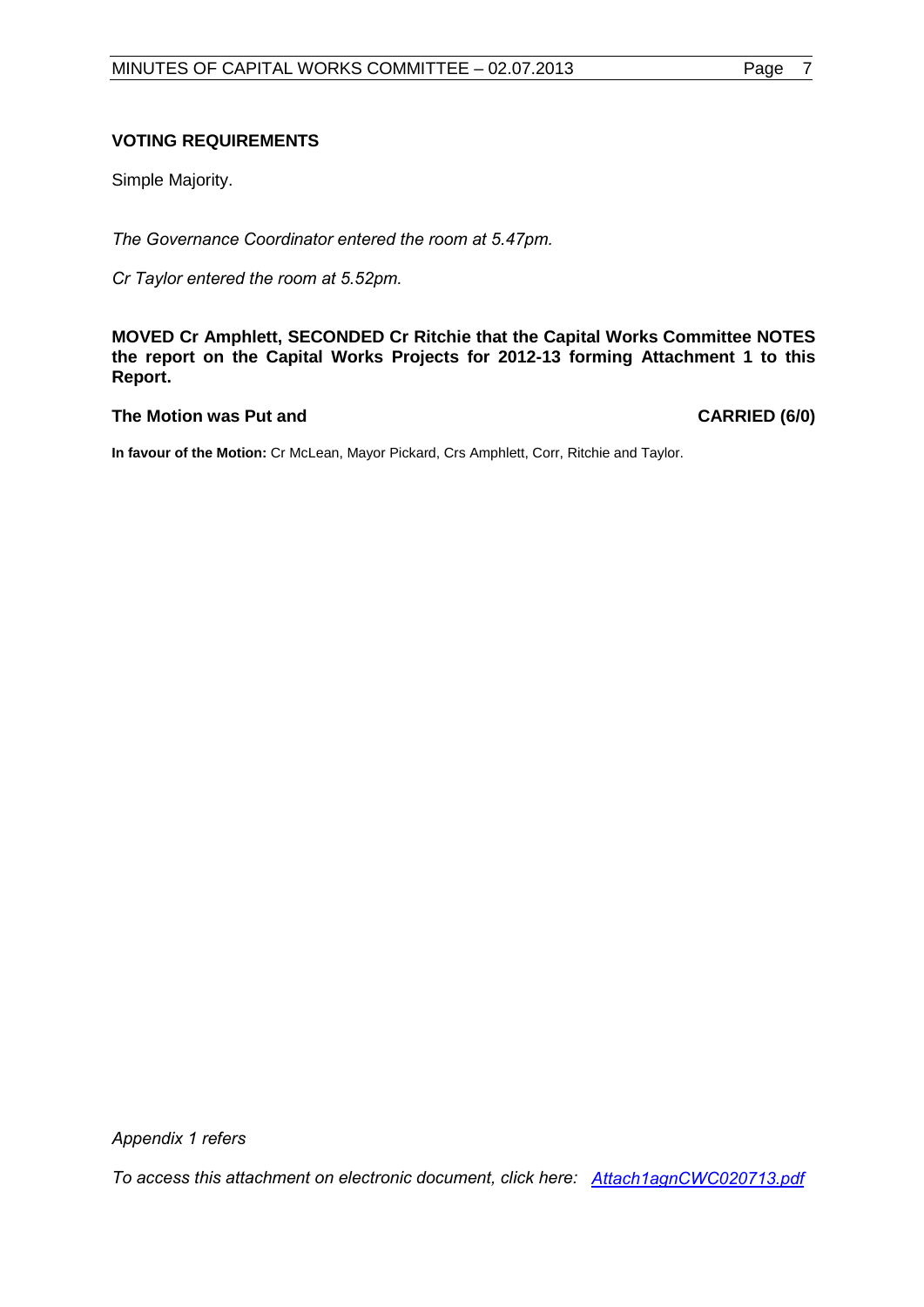# <span id="page-7-0"></span>**ITEM 2 MONTHLY CAPITAL WORKS PROJECT REPORTS**

| <b>WARD</b>                           | All                                                                                          |                                                                                                                                                                                            |           |        |
|---------------------------------------|----------------------------------------------------------------------------------------------|--------------------------------------------------------------------------------------------------------------------------------------------------------------------------------------------|-----------|--------|
| <b>RESPONSIBLE</b><br><b>DIRECTOR</b> | Mr Nico Claassen<br><b>Infrastructure Services</b>                                           |                                                                                                                                                                                            |           |        |
| <b>FILE NUMBER</b>                    | 102496, 101515                                                                               |                                                                                                                                                                                            |           |        |
| <b>ATTACHMENTS</b>                    | Attachment 1<br>Attachment 2<br>Attachment 3<br>Attachment 4<br>Attachment 5<br>Attachment 6 | Currambine<br>construction<br><b>Delamere Park construction</b><br><b>Entry statements</b><br>Hodges Drive duplication<br>Mawson Park landscape upgrade<br>Hillarys Park landscape upgrade | Community | Centre |
| <b>AUTHORITY / DISCRETION</b>         | Council (that is for 'noting').                                                              | Information - includes items provided to Council for<br>information purposes only that do not require a decision of                                                                        |           |        |

## **PURPOSE**

For the Capital Works Committee to note the monthly project status reports for capital works projects.

## **EXECUTIVE SUMMARY**

At the Capital Works Committee meeting held on 7 August 2012 the Committee determined which capital works project reports were required and the frequency of reporting. The monthly project reports are attached (Attachments 1 – 6 refer).

## **BACKGROUND**

At its meeting held on 7 August 2012 the Capital Works Committee requested that the following project reports be provided on a monthly and quarterly basis:

- Oceanside Promenade redevelopment monthly
- Moore Drive duplication monthly
- Currambine Community Centre and Delamere Park construction monthly
- Tom Simpson Park upgrade monthly
- Entry statements monthly
- Mirror Park skate park monthly
- Hodges Drive duplication quarterly
- Marmion foreshore car park quarterly
- Mawson Park landscape upgrade quarterly
- Hillarys Park landscape upgrade quarterly.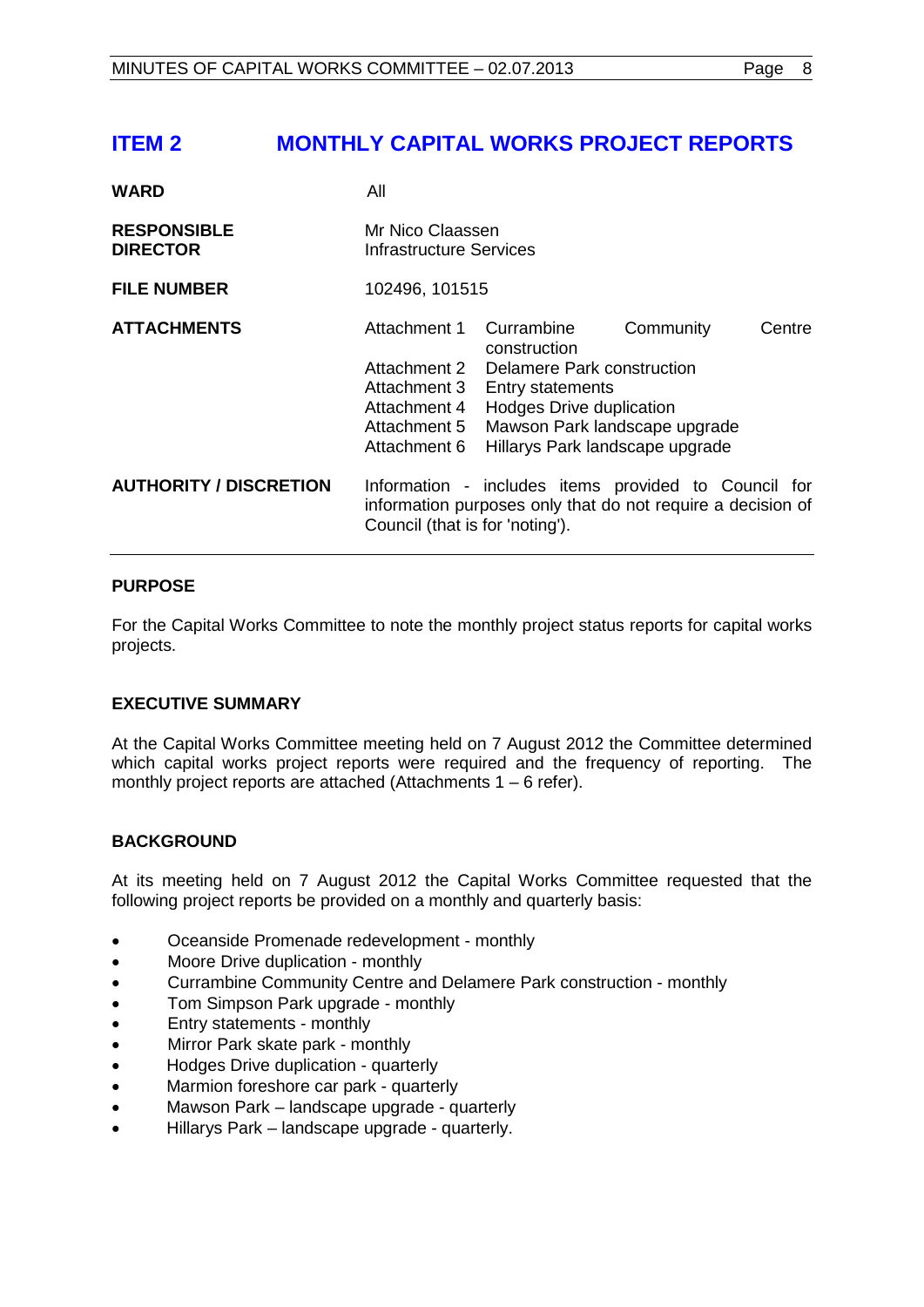# **DETAILS**

At its meeting held on 7 August 2012 the Capital Works Committee determined which capital work project reports were required on a monthly and quarterly basis with the quarterly reports becoming monthly once work commences.

The following projects which required monthly reports have now been completed:

- Oceanside Promenade redevelopment
- Moore Drive duplication
- Tom Simpson Park upgrade
- Mirror Park skate park.

Work has commenced on the following projects, therefore the quarterly reports for the projects will now be provided monthly:

- Hodges Drive duplication
- Mawson Park landscape upgrade
- Hillarys Park landscape upgrade.

A project report for the construction of Delamere Park is included with this report (Attachment 2 refers) and will now also be presented to the Committee every quarter until the works commence when it will become a monthly report.

A summary of the projects and their current status is detailed below, with more detailed information in the attached project reports.

Currambine Community Centre construction

- Project description: Design, tender and project management of the construction of Currambine Community Centre and car park at Delamere Park.
- Current status: Works on the community centre are progressing well and the builder is on schedule.

Round 2 documentation for the Green Council of Australia four-star design rating has been submitted.

#### Delamere Park construction

- **Project** description: Design, tender and project management of the construction of Delamere Park.
- Current status: Delamere Park community consultation closed on 29 May 2013, the results are being collated and a report will be presented to Council at its meeting to be held on 16 July 2013.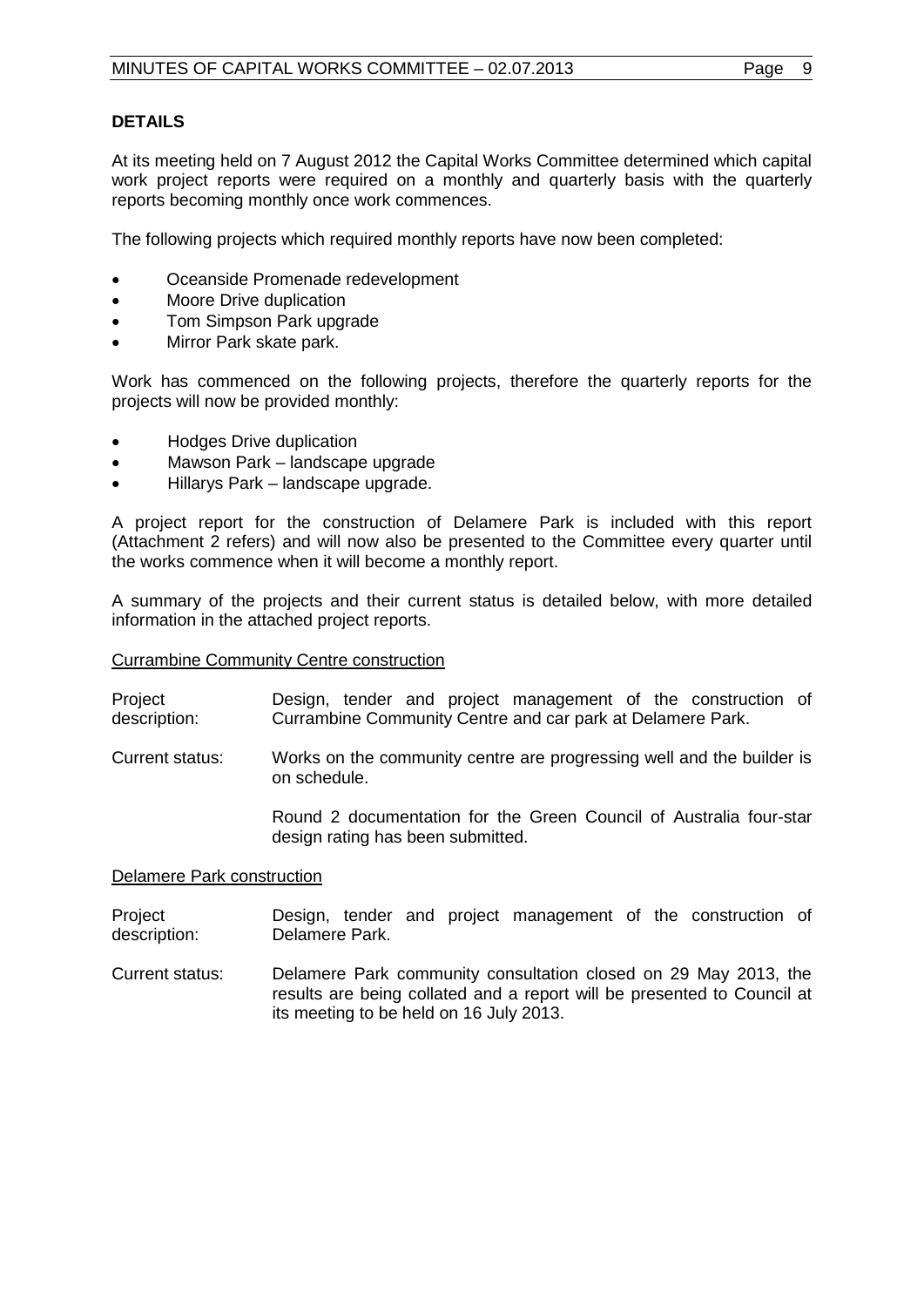#### Entry statements

- Project description: Installation of two entry statements to be installed at both ends of Marmion Avenue. The entry statement project underpins the concept of 'a memorable gateway into the City of Joondalup, with visitors and residents "moving through" the design'. The scope of the project includes the installation of poles, signage, trees and ground treatments.
- Current status: The irrigation, planting and lighting designs are progressing for public tender in July 2013.

#### Hodges Drive duplication

- Project description: The duplication of the existing carriageway to link with the constructed dual carriageway east of Marmion Avenue and includes a new dual lane roundabout at Venturi Drive, upgrade of the existing roundabout at Constellation Drive and a tie into the existing Ocean Reef Road roundabout.
- Current status: The works are progressing on schedule.

The base course construction has been completed and the kerbing and bitumen spray seal is underway. Traffic management is monitored daily and is working well.

Mawson Park – landscape upgrade

- Project description: Landscape Master Planning upgrades to Mawson Park aimed to reduce water consumption, improve access, improve aesthetics/amenity while continuing to provide high quality recreational opportunities for the community.
- Current status: The installation of the irrigation to the passive areas of the park is 70% complete.
- Hillarys Park landscape upgrade
- Project description: Landscape Master Planning upgrades to Hillarys Park aimed to reduce water consumption, improve access, improve aesthetics/amenity while continuing to provide high quality recreational opportunities for the community.
- Current status: Footpaths and infrastructure have been installed. The irrigation lateral lines have been completed and commissioning of the installed irrigation is ongoing.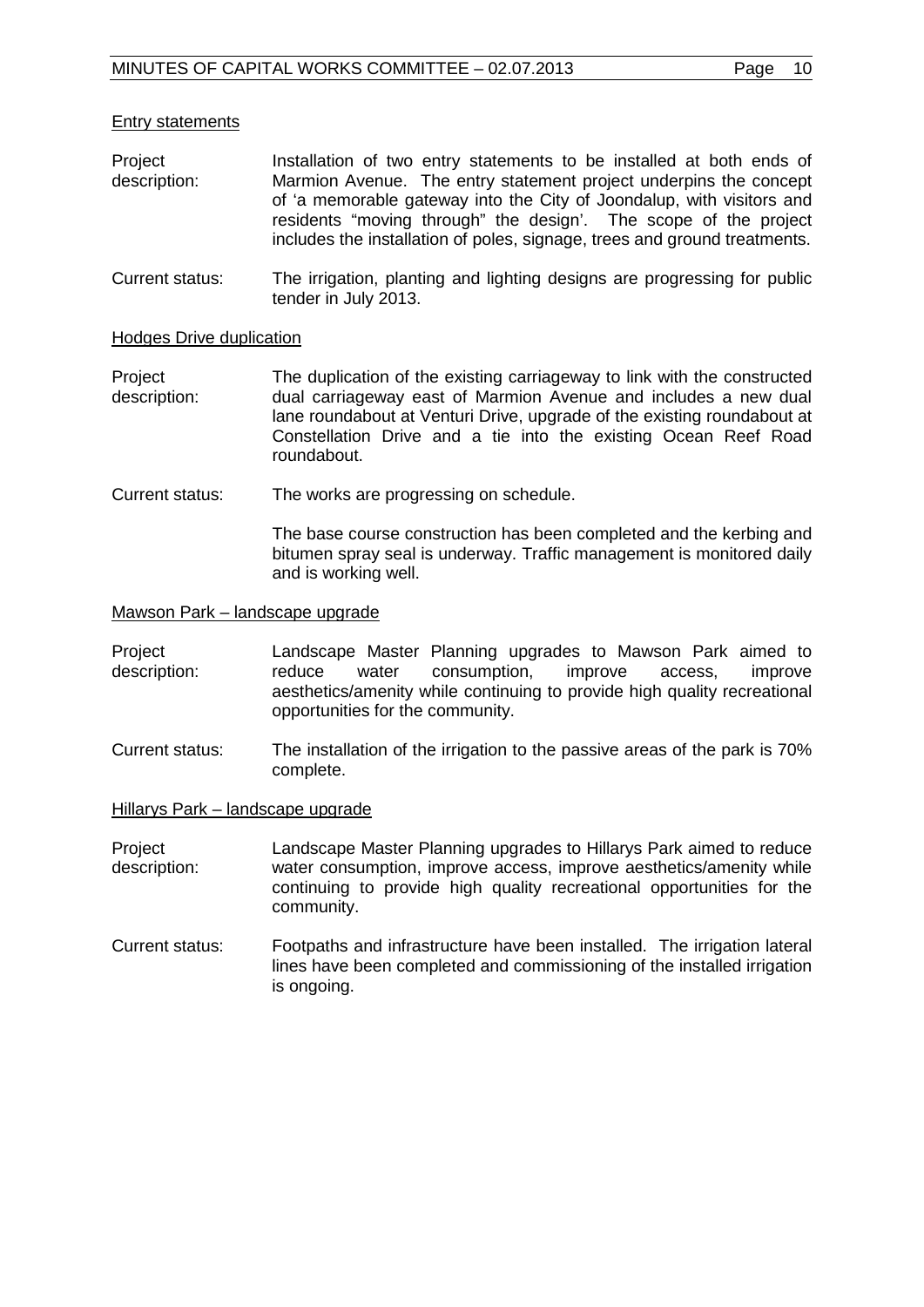## **Legislation / Strategic Community Plan / policy implications**

| Legislation | Sections 5.17 and 6.80 of the Local Government Act 1995.                                                                                                                                                                                                                                                                                                                                                                                                |
|-------------|---------------------------------------------------------------------------------------------------------------------------------------------------------------------------------------------------------------------------------------------------------------------------------------------------------------------------------------------------------------------------------------------------------------------------------------------------------|
|             | A Committee cannot make decisions, on behalf of the<br>Council, that require an absolute majority decision (section<br>5.17 of the Local Government Act 1995), in which case, and<br>in accordance with Section 6.8 of the Local Government Act<br>1995, includes approving expenditure not included in the<br>City's Annual Budget. The Capital Works Committee could<br>only recommend to the Council to approve or modify capital<br>works projects. |

#### **Strategic Community Plan**

- Key theme **Financial Sustainability.**
- **Objective** Major project delivery.
- **Strategic initiative** Not applicable.
- **Policy** Not applicable.

# **Risk management considerations**

Not applicable.

#### **Financial/budget implications**

Not applicable.

#### **Regional significance**

Not applicable.

## **Sustainability implications**

Not applicable.

# **Consultation**

Not applicable.

#### **COMMENT**

The attached capital works project reports provide an update on the activities undertaken in the last month.

#### **VOTING REQUIREMENTS**

Simple Majority.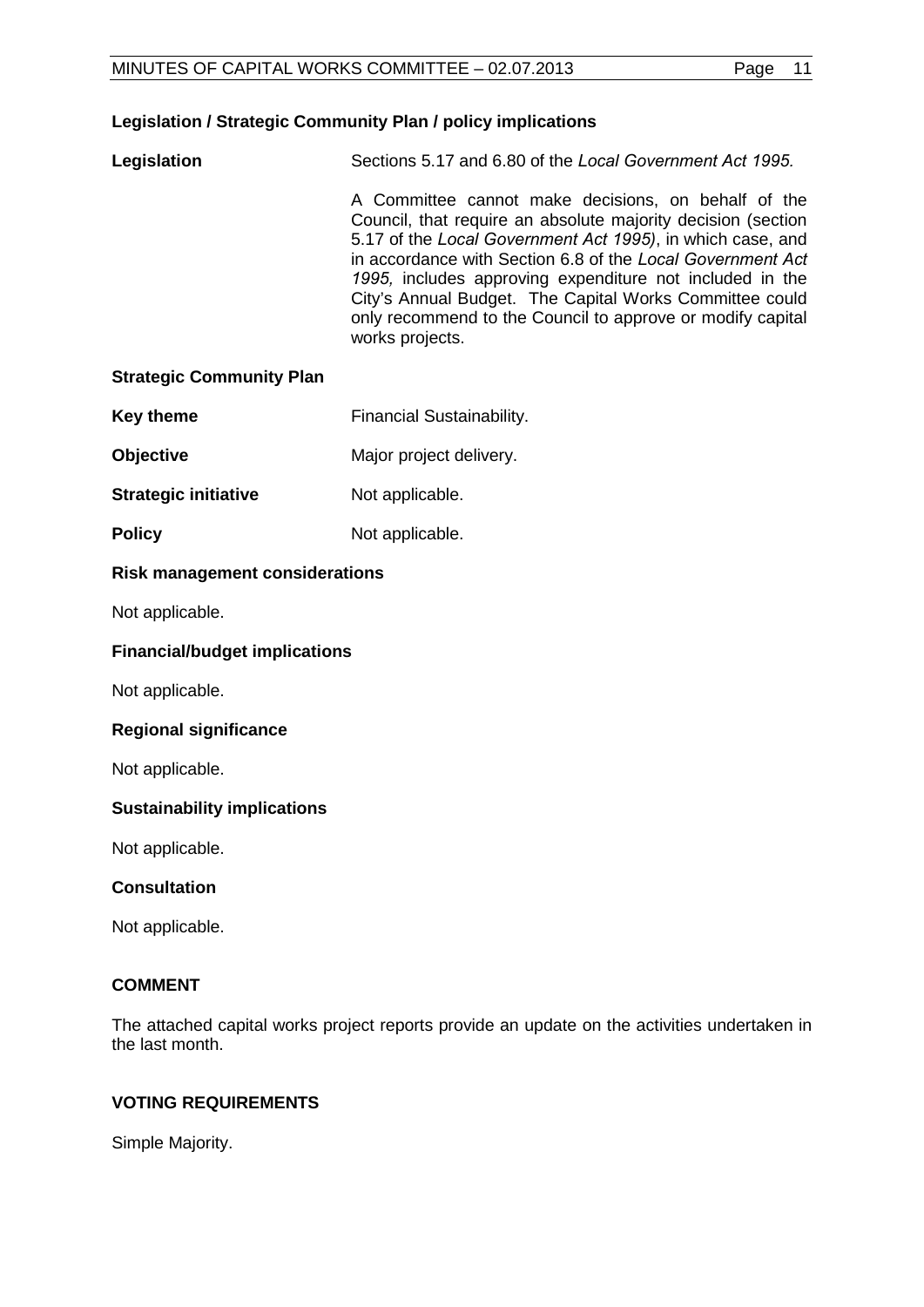**MOVED Mayor Pickard, SECONDED Cr Taylor that the Capital Works Committee NOTES the attached monthly capital works project reports for:**

- **1 Currambine Community Centre construction;**
- **2 Delamere Park construction;**
- **3 Entry statements;**
- **4 Hodges Drive duplication;**
- **5 Mawson Park landscape upgrade;**
- **6 Hillarys Park landscape upgrade,**

**as detailed in Attachments 1 to 6 to this Report.**

#### **The Motion was Put and CARRIED (6/0)**

**In favour of the Motion:** Cr McLean, Mayor Pickard, Crs Amphlett, Corr, Ritchie and Taylor.

*Appendix 2 refers*

*[To access this attachment on electronic document, click here: Attach2agnCWC020713.pdf](http://www.joondalup.wa.gov.au/files/committees/CWOC/2013/Attach2agnCWC020713.pdf)*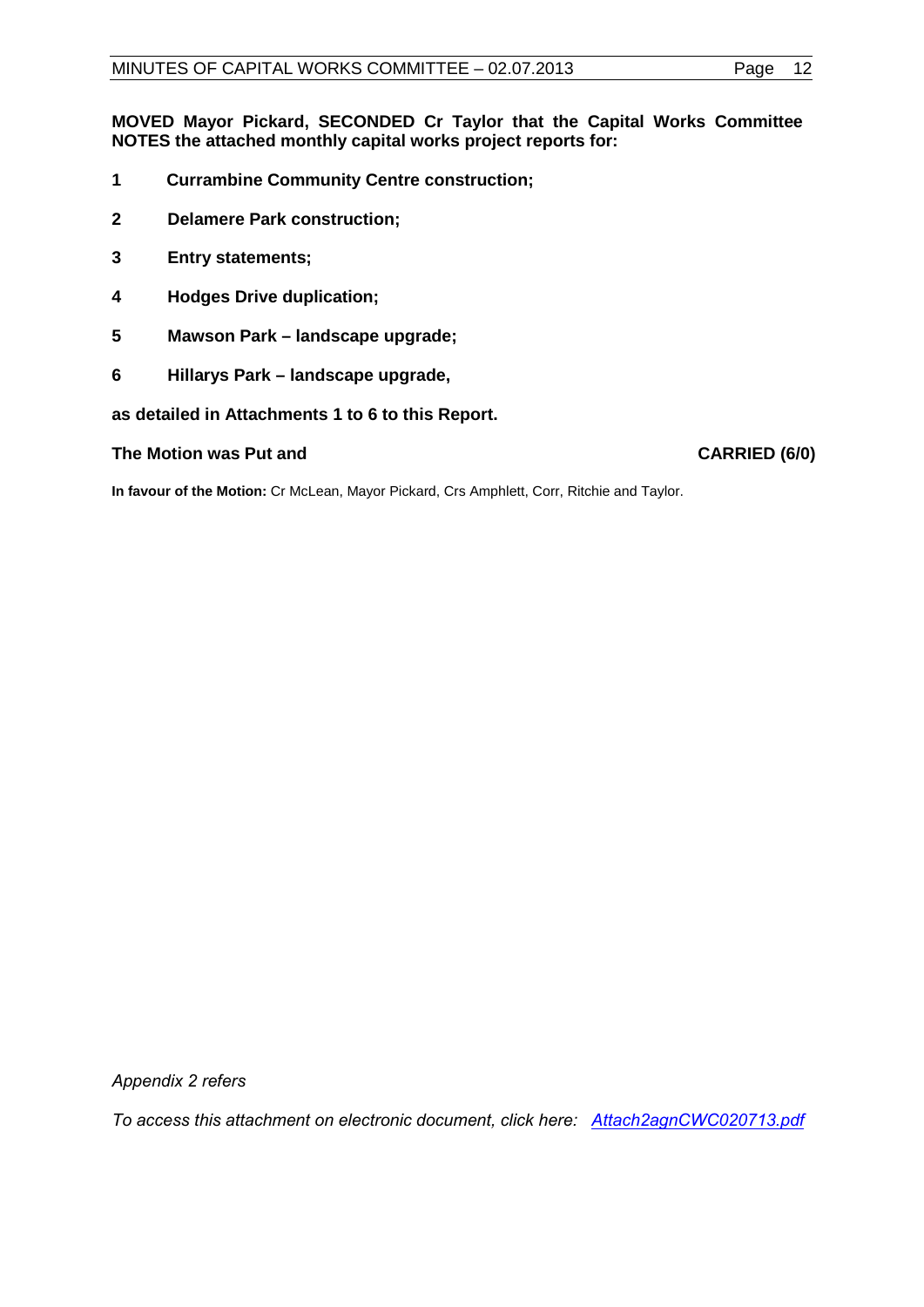# <span id="page-12-0"></span>**ITEM 3 BRAMSTON PARK, BURNS BEACH - PROPOSED DEVELOPMENT**

| <b>WARD</b>                           | <b>North</b>                                 |                                                                                                                                                                             |
|---------------------------------------|----------------------------------------------|-----------------------------------------------------------------------------------------------------------------------------------------------------------------------------|
| <b>RESPONSIBLE</b><br><b>DIRECTOR</b> | Mr Mike Tidy<br><b>Corporate Services</b>    |                                                                                                                                                                             |
| <b>FILE NUMBER</b>                    | 87611, 101515                                |                                                                                                                                                                             |
| <b>ATTACHMENTS</b>                    | Attachment 1<br>Attachment 2<br>Attachment 3 | Bramston Park aerial map<br>Proposed development site plan<br>clubroom floor plan<br>Proposed<br>and<br>elevations                                                          |
|                                       | Attachment 4<br>Attachment 5                 | Project capital cost estimate breakdown<br>Active open space review - supplementary<br>report                                                                               |
|                                       | Attachment 6                                 | Proposed<br>consultation<br>community<br>information sheet                                                                                                                  |
|                                       | Attachment 7                                 | Proposed community consultation FAQ<br>sheet                                                                                                                                |
|                                       | Attachment 8                                 | Proposed<br>community<br>consultation<br>comment form                                                                                                                       |
| <b>AUTHORITY / DISCRETION</b>         | amending budgets.                            | Executive - The substantial direction setting and oversight<br>role of Council, such as adopting plans and reports,<br>accepting tenders, directing operations, setting and |

## **PURPOSE**

For Council to consider the concept plan and estimated capital costs for the proposed development at Bramston Park, Burns Beach and provide endorsement to proceed with the project.

## **EXECUTIVE SUMMARY**

Bramston Park is 3.93 hectares and is located on Bramston Vista Burns Beach. The park is classified as Crown Land currently managed by the developer (Peet Limited) and is due for handover to the City in July 2013. There are currently no facilities or floodlights at the park.

It is proposed that given the dimensions of Bramston Park, it be allocated to a winter sport utilising a rectangular pitch and a suitable summer sporting group. For a club to use this park successfully, infrastructure such as a community sporting facility and floodlighting is required. It is proposed that the facility would not only cater for the sporting groups using the oval, but also be available to the wider local community for community based meetings and activities. Other infrastructure proposed for the site includes a carpark, BBQ/picnic area with drink fountain, cricket centre wicket and playground.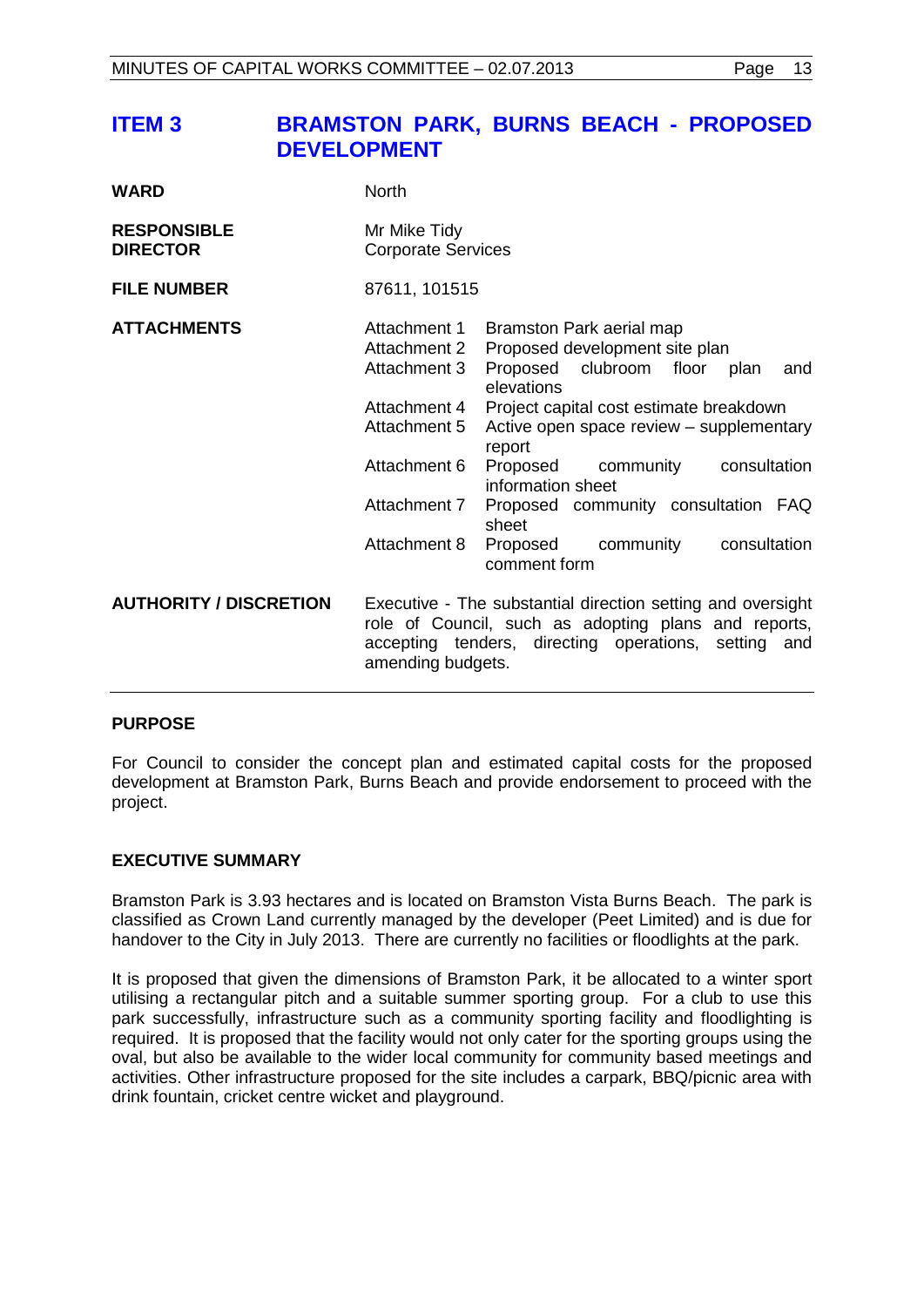Community consultation was undertaken in July 2012, which provided the local community with an opportunity to provide feedback on the proposed project. The City received a good response rate of over 39%. Just under 50% of respondents did not oppose the development of a community sporting facility and floodlighting at the site. Just over 50% of respondents did not oppose the car parking and there was strong support for the construction of a playground at Bramston Park.

At its meeting held on 11 December 2012 (CJ280-12/12 refers), Council considered the project and based on the number of respondents in support and opposition to the proposed development being so close requested the development of concept plans for the proposed redevelopment.

At its meeting held on 7 May 2013 (Item 4 refers), the Capital Works Committee considered the draft concept plans for the project and raised some issues in respect to the proposed design of the community sporting facility building and requested that the City investigate a revised design of the Bramston Park community sporting facility.

A revised site plan and facility floor plan have been developed for the project and include the layout of the proposed four new floodlights, carpark, community sporting facility, playground, BBQ/picnic area with drink fountain and synthetic centre cricket wicket. The facility floor plan (Attachment 3 refers) includes changerooms, umpire room, toilets, kitchen/kiosk/kitchenette, meeting room of 130m<sup>2</sup> overlooking the oval (dividable into two rooms), associated storage, CCTV room and covered spectator verandah area.

A quantity surveyor (QS) estimate has been undertaken based on the developed site and floor plans and totals \$2,900,000 which includes detailed design, tender documentation, forward works and construction. The net operating cost of the new facility is estimated at \$24,000 per annum based on an expected income of \$13,000 and expenditure of \$37,000.

There are a number of options for consideration for the Bramston Park project in relation to further community consultation, works to be included in the project and external grant funding.

Currently listed in the City's Five Year Capital Works Program is \$317,000 for the detailed design stage of the project (2013-14) and \$1,750,000 for the construction works (2014-15) giving a total of \$2,067,000 for the overall project. Also listed is \$140,000 within 2016-17 for the installation of floodlighting at the park.

In the City's 2009 adopted *20 Y ear S trategic Financial P lan,* funds were allocated for the refurbishment/redevelopment of Jack Kikeros Hall which is located near the beach on Ocean Parade, Burns Beach. In 2012, these funds were reallocated, without being increased, to the Bramston Park development project with the adoption of the new 2011-2031 *20 Year Strategic Financial Plan.* It is important to note that the proposed Bramston Park development project includes infrastructure in addition to a facility such as floodlighting, car park, playground and picnic/BBQ area. It is therefore reasonable to expect that the total project cost for the proposed development project would be in excess of the budget amount that was originally intended for Jack Kikeros Hall.

If the funds for the floodlighting works were brought forward, based on the total project cost estimate, a further \$693,000 would be required to be allocated to this project to complete the works detailed in this report. It has been identified that this project would be suitable for consideration as part of the Department of Sport and Recreation's Community Sporting and Recreation Facilities Fund (CSRFF) program. The CSRFF program considers a contribution of up to one-third for projects that demonstrate an increase in sport participation as a result of the development, in this case up to \$966,666.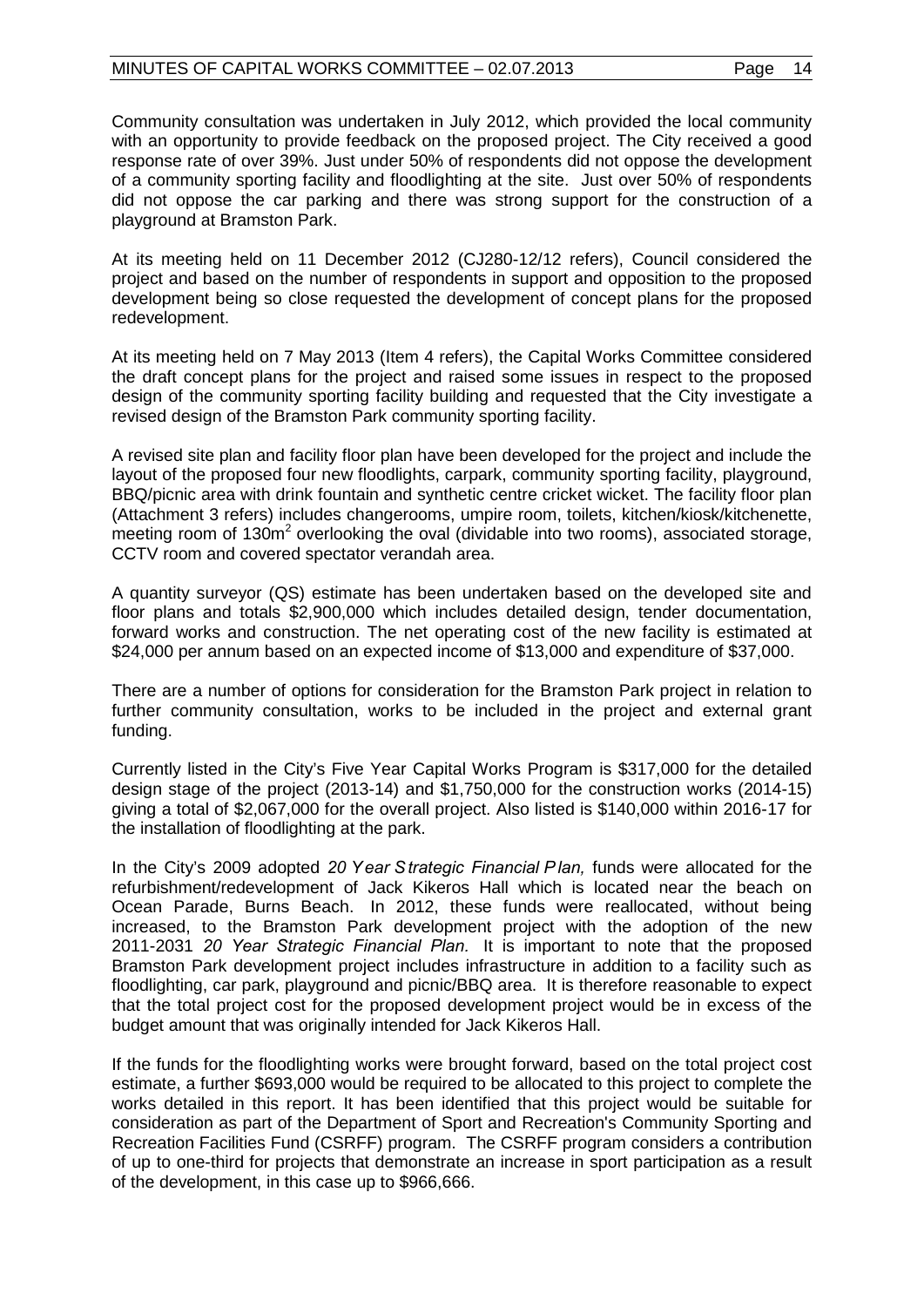Given the results of the initial consultation, it is suggested that further community consultation for the project is undertaken allowing the community another opportunity to make comment on the project with more detailed information such as site layout, basic facility design and proposed usage and management.

Provided any further community consultation is undertaken soon and the project timelines remain on schedule, it is recommended that a submission be made to the CSRFF Forward Planning Grant funding round. If supported, the project will be listed as part of the City's CSRFF project submission report to be considered by Council at its meeting to be held on 24 September 2013.

*It is therefore recommended that Council:*

- *1 NOTES the proposed redevelopment project including construction of the community sporting f acility, f our n ew f loodlights, pl ayground, B BQ/picnic area w ith dr inking fountain, carpark and synthetic centre cricket wicket at Bramston Park as detailed in this Report at a project cost estimate of \$2,900,000;*
- *2 REQUESTS the Chief Executive Officer to arrange for further community consultation as detailed in this Report for the Bramston Park development project to be conducted in July - August 2013 using Attachments 6, 7 and 8 to this Report;*
- *3 NOTES t he B ramston P ark development p roject w ill be l isted as par t o f t he C ity's Community Sporting and Recreation Facilities Fund (CSRFF) project submission report to be co nsidered by Council at its meeting to be hel d on 24 S eptember 2013 which will include the results of the further community consultation to be undertaken;*
- *4 NOTES the following amounts are currently listed within the City's Five Year Capital Works Budget for the development project at Bramston Park:*
	- *4.1 \$317,000 within 2013-14 for detailed design of the project;*
	- *4.2 \$1,750,000 within 2014-15 for construction of the project;*
	- *4.3 \$140,000 within 2016-17 for floodlighting;*
- *5 BY AN ABSOLUTE MAJORITY REQUESTS that the \$140,000 currently listed within 2016-17 of the City's Five Year Capital Works Program for floodlighting at Bramston Park be brought forward and listed for consideration within 2014-15;*
- *6 Subject t o app roval of the t ransfer o f funds in Part 5 above , R EQUESTS t hat a further \$693, 000 be l isted f or co nsideration w ithin 2014 -15 of t he C ity's Five Y ear Capital W orks Program f or t he B ramston Park deve lopment pr oject s ubject t o a successful CSRFF grant application of \$966,666.*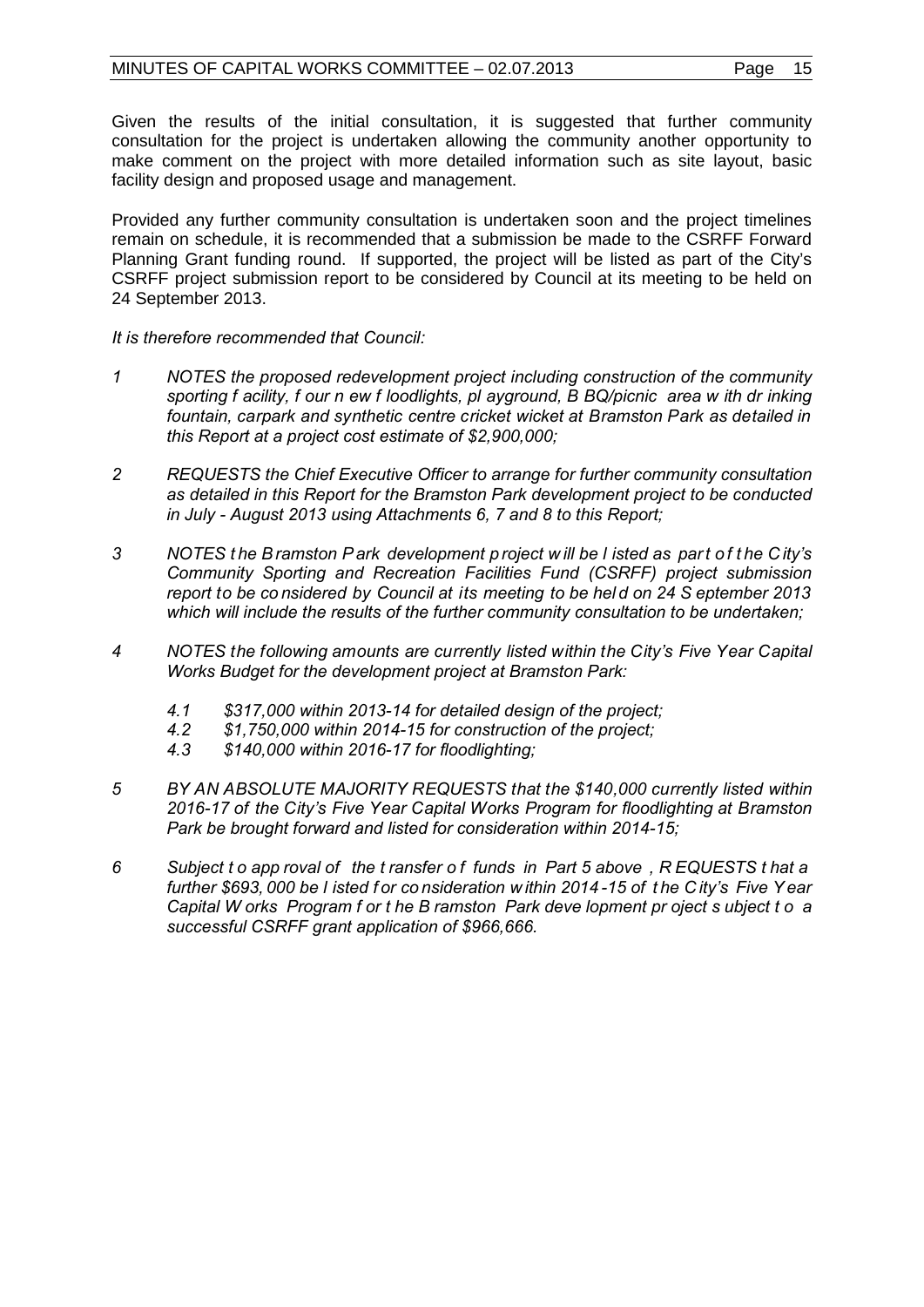# **BACKGROUND**

In the City's 2009 adopted *20 Y ear S trategic Financial P lan*, funds were allocated for the refurbishment/redevelopment of Jack Kikeros Hall which is located near the beach on Ocean Parade, Burns Beach. In 2012, these funds were reallocated, without being increased, to the Bramston Park development project with the adoption of the new 2011-2031 *20 Year Strategic Financial Plan*. It is important to note that the proposed Bramston Park development project includes infrastructure in addition to a facility such as floodlighting, car park, playground and picnic/BBQ area. It is therefore reasonable to expect that the total project cost for the proposed development project would be in excess of the budget amount that was originally intended for Jack Kikeros Hall.

Bramston Park is 3.93 hectares and is located on Bramston Vista Burns Beach (Attachment 1 refers). The park is classified as Crown Land currently managed by the developer (Peet Limited) and is due for handover to the City in July 2013. There are currently no facilities or floodlights at the park.

It is proposed that given the dimensions of Bramston Park, it be allocated to a winter sport utilising a rectangular pitch and a suitable summer sporting group. For a club to use this park successfully, infrastructure such as a community sporting facility and floodlighting is required. It is proposed that the facility would not only cater for the sporting groups using the oval but also be available to the wider local community for community based meetings and activities. Other infrastructure proposed for the site includes a carpark, BBQ/picnic area with drink fountain, cricket centre wicket and playground.

Community consultation was undertaken in August 2012, which provided the local community with an opportunity to provide feedback on the proposed project. The City received a good response rate of over 39%. Just under 50% of respondents did not oppose the development of a community sporting facility and floodlighting at the site. Just over 50% of respondents did not oppose the car parking and there was strong support for the construction of a playground at Bramston Park.

At its meeting held on 11 December 2012 (CJ280-12/12 refers), Council resolved:

*"That Council:*

- *1 NOTES the findings of the Community Consultation process undertaken for the Bramston Park project;*
- *2 DOES N OT S UPPORT r etaining all t he bush land on the east ern boundary of Bramston Park;*
- *3 DOES NOT SUPPORT the reclassification of the Bramston Park bushland as Bush Forever;*
- *4 NOTES approximately half of the original Burns Beach Development site has been incorporated into Bush Forever Site 322 to the north;*
- *5 NOTES Huxley Park located adjacent to Bramston Park is a 1. 4 hectare bushland site which contains the same vegetation type as Bramston Park;*
- *6 REQUESTS the City inform the lead petitioner of the Council's decision;*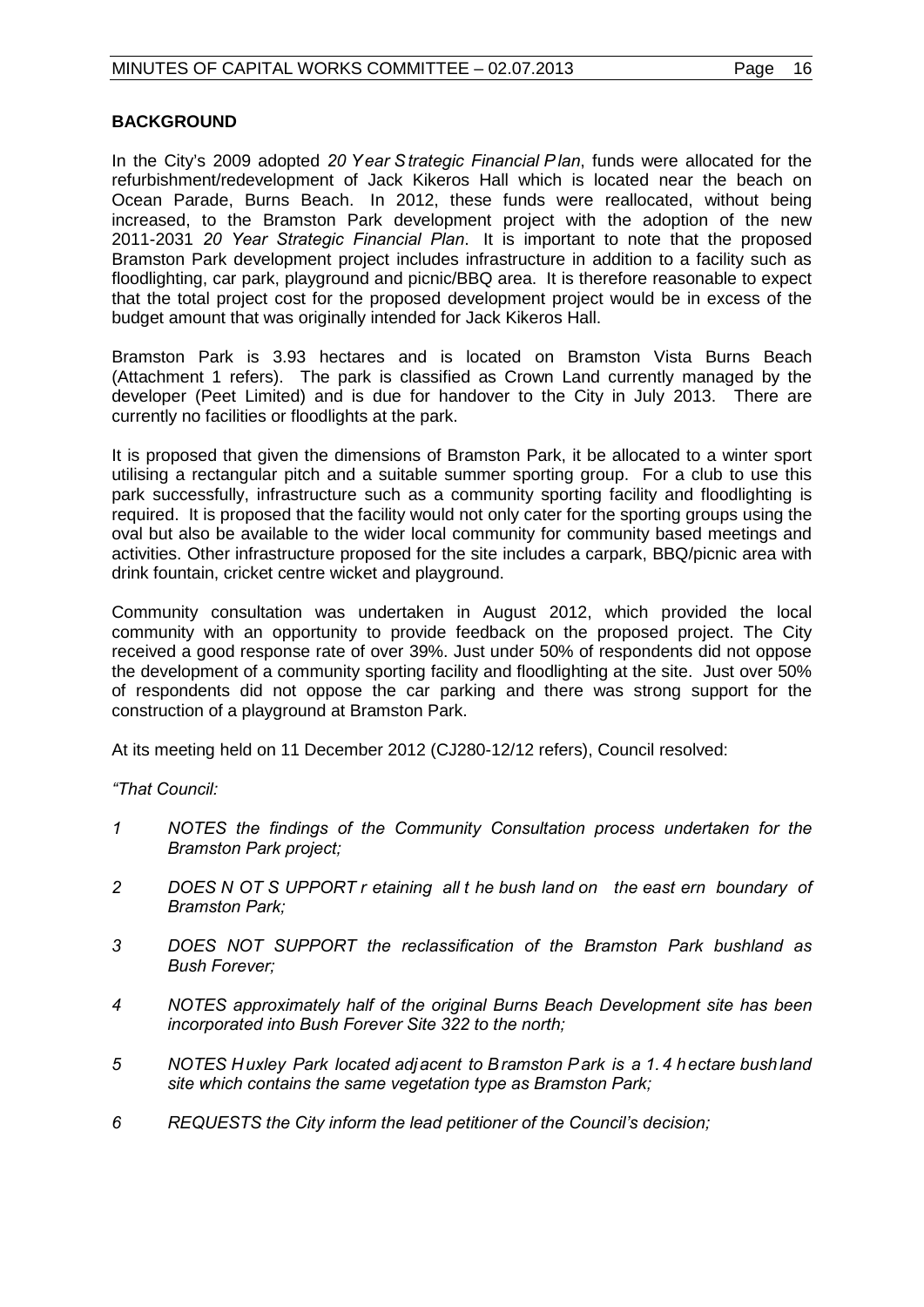- *7 REQUESTS t he C hief E xecutive O fficer t o ar range for the dev elopment o f Concept Plans for the Bramston Park site with the inclusion of the following:*
	- *7.1 Multipurpose Community Sporting Facility;*
	- *7.2 Sports floodlights;*
	- *7.3 Car parking;*
	- *7.4 Playground;*
	- *7.5 Promotes retention of the m aximum portion of the bushland on t he east ern boundary of Bramston Park that the proposed infrastructure will allow;*
- *8 NOTES the Concept Plan will not include a temporary active playing surface on Lot 954 Bramston Vista, Burns Beach (proposed Primary School site);*
- *9 NOTES the Concept Plan will be developed with consideration given to:*
	- *9.1 reducing antisocial behaviour and noi se impact to residents residing in close proximity to Bramston Park;*
	- *9.2 environmental sustainability design features, Access and Inclusion principles, Landscape M aster P lan pr inciples and ' Designing out C rime' pl anning guidelines;*
- *10 BY A N A BSOLUTE M AJORITY, R EVOKES P art 6 of i ts decision of 24 Ju ly 2012 (CJ137-07/12 refers) as follows:*
	- *"6 REQUESTS that w hen pr eparing t he design of t he B ramston Park Clubroom/Community facility, t hat a ccess and egress is to be from B urns Beach Road"."*

At its meeting held on 7 May 2013 (Item 4 refers), the Capital Works Committee considered the project and raised the following issues in respect of the proposed design of the community sporting facility building at Bramston Park:

- The possibility of making a singular meeting room that is divided by a removable/temporary wall.
- The need to reduce the amount of storage space within the facility.
- The building needs to be designed in keeping with the urban feel of the adjoining residential area.

It was requested at the meeting that the Administration investigate a revised design of the Bramston Park community sporting facility building to address the above issues raised by the Committee at the meeting as well as to identify a future user group of the facility.

# **DETAILS**

## **Active open space review**

In 2011 Curtin University was engaged by the Department of Sport and Recreation to undertake research to determine if insufficient active reserves are being provided in the outer metropolitan suburbs of Perth for the purpose of accommodating organised sport.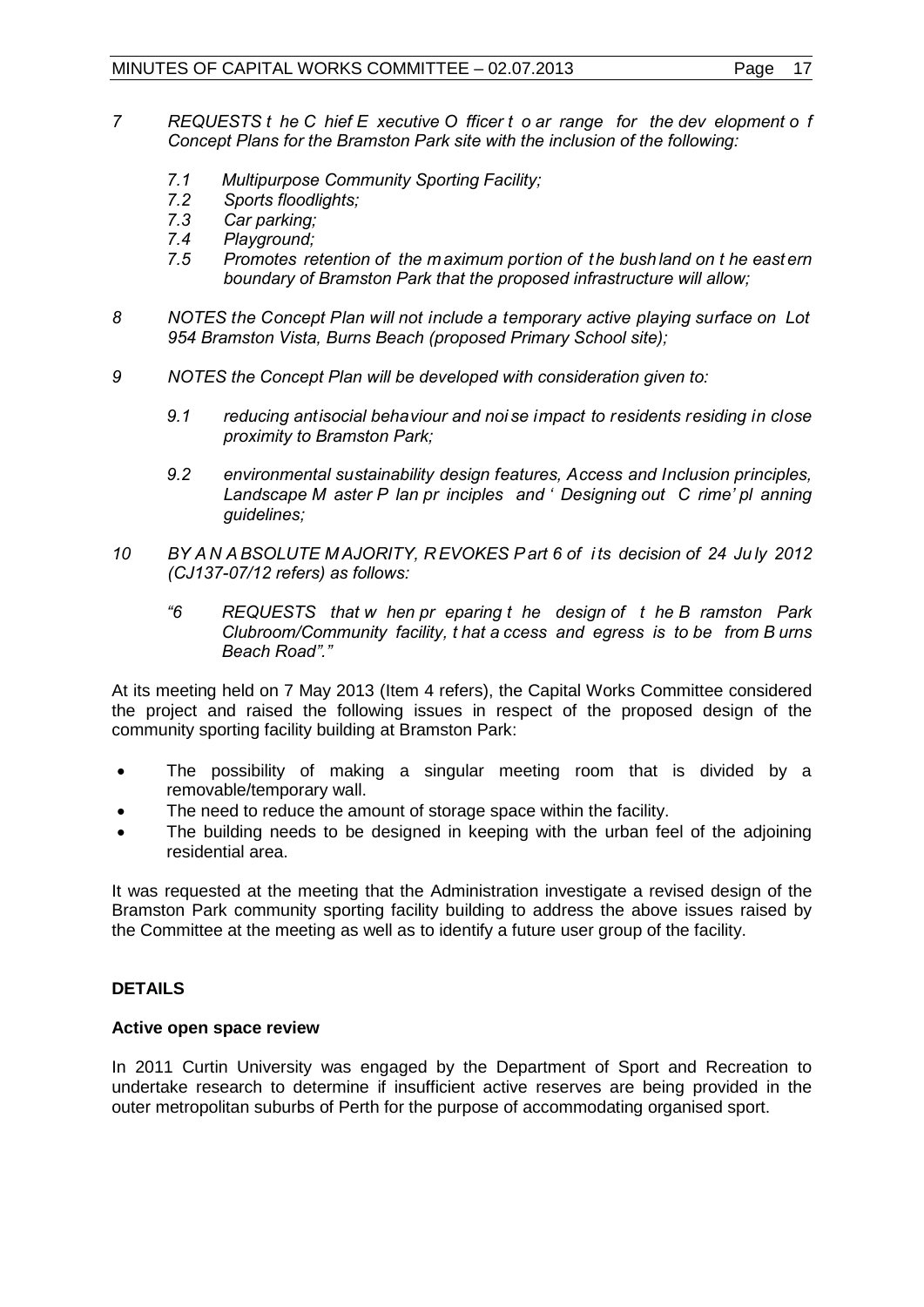The City of Joondalup was included in the study, but at the time of reporting, the newer suburbs of Iluka and Burns Beach were not included, as there was insufficient planning information for the area to determine the nature of the public open space that was to be provided. This information is now available and Curtin University was asked to update the data for Joondalup. The supplementary report is included as Attachment 5.

In summary, Burns Beach is one of the most 'active open space poor' of all of Joondalup's suburbs and is well below the determined guidelines for active open space. The development of Bramston Park as an active sporting park would go some-way to addressing the shortfall and spatial inequality of active open space in Burns Beach.

#### **Site and concept plan**

Following the Capital Works Committee meeting held on 7 May 2013, a revised site plan and facility floor plan were developed and are included as Attachments 2 and 3.

The site plan (Attachment 2 refers) indicates the layout of the proposed four new floodlights, carpark including 42 bays, community sporting facility, playground, BBQ/picnic area with drink fountain and synthetic centre cricket wicket.

The proposed facility design is based on the City's most recent new community sporting facilities such as Seacrest Community Sporting Facility, Sorrento and Forrest Park Community Sporting Facility, Padbury. The facility floor plan (Attachment 3 refers) includes changerooms, umpire room, toilets, kitchen/kiosk/kitchenette, meeting room of 130m<sup>2</sup> overlooking the oval (dividable into two rooms), associated storage, CCTV room and covered spectator verandah area. It also includes a unisex 'park toilet' designed to include the automatic timed door lock system and is accessible without compromising the security of the remainder of the facility. The building has been designed to be in keeping with the urban feel of the adjoining residential area.

Reducing the meeting areas from two separate rooms into one (that can be divided) causes some operational issues for the facility. As both sides of the meeting area need to be able to access storage areas and toilets at the same time, a corridor has had to be included. This means that while both sides of the room are occupied by two different groups, both can access toilets, tables/chairs and their own storage areas. Not having the storerooms directly opening into the meeting room creates difficulties with groups getting furniture and their equipment into/out of the rooms. At other facilities with a similar arrangement, the City receives complaints from user groups about difficulties moving furniture and equipment.

As only one side of the meeting room will be able to access the kitchen, a kitchenette has had to be included so that the group using the other side of the room can still access tea/coffee making facilities and a fridge.

The other issue with having one room dividable rather than two separate rooms, is noise. At other facilities with a similar arrangement, the City receives complaints from user groups about noise from the other side of the room that dividable doors can not sufficiently reduce.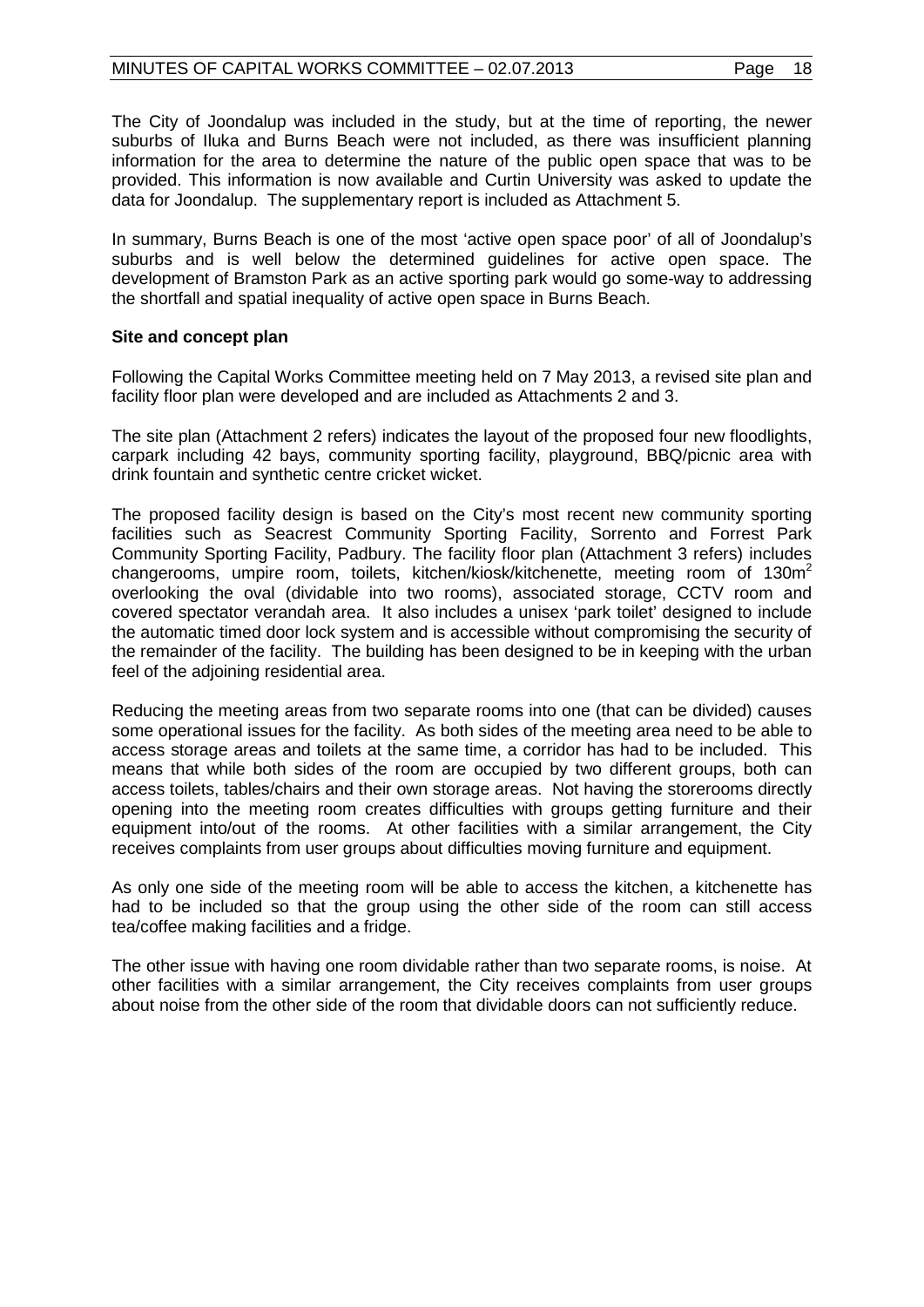# **Estimated capital project costs**

A quantity surveyor (QS) estimate has been undertaken based on the developed site and floor plans and is included as Attachment 4. A summary of the total project estimate has been broken down into the following components:

| <b>Item</b>                                     | Cost        |
|-------------------------------------------------|-------------|
| Community sporting facility - building          | \$909,170   |
| Floodlighting                                   | \$372,800   |
| Playground                                      | \$76,100    |
| Synthetic centre cricket wicket                 | \$15,000    |
| Picnic/BBQ area                                 | \$26,390    |
| Sports goals                                    | \$16,000    |
| Drink fountain                                  | \$7,000     |
| Bin wash down area                              | \$300       |
| Paths/access ways                               | \$38,500    |
| Site Services (gas, power, water, sewerage etc) | \$182,110   |
| Photovoltaic (solar) panels                     | \$52,500    |
| Access gate to oval                             | \$2,500     |
| Earthworks / siteworks                          | \$133,150   |
| Carpark – 42 bays                               | \$56,630    |
| Retaining wall                                  | \$6,800     |
| Landscaping and irrigation                      | \$110,450   |
| Western power headworks                         | \$22,050    |
| Contingencies (design and building)             | \$229,000   |
| Escalation (to June 2014)                       | \$98,000    |
| Professional fees                               | \$310,000   |
| Approval fees                                   | \$6,000     |
| Preliminaries                                   | \$203,550   |
| <b>Public artwork</b>                           | \$26,000    |
| <b>TOTAL PROJECT</b>                            | \$2,900,000 |

The City's *Art and M emorabilia C ollections Policy* states that the State Government's 'Per cent for Art Scheme' will be utilised when developing proposals for new public buildings and extensions over the value of \$100,000. This scheme uses an allocation of up to 1% of the estimated total cost of building project. The City's policy states that developers of public facilities will be encouraged to adopt this policy with projects being implemented according to the Public Art Implementation Process as determined by the Chief Executive Officer. Based on this, 1% of the estimated total cost of the project has been included.

## **Potential usage of facilities**

It is proposed that given the dimensions of Bramston Park, it be allocated to a sport utilising a rectandular pitch. The Joondalup City Football (soccer) Club has been identified as a potential winter season user group of the oval, however no formal discussions have taken place as yet.

The Joondalup City Football Club currently uses Caledonia, Lexcen and Santiago Parks and Iluka District Open Space and it is proposed they may relocate some of their junior usage from these venues to Bramston Park.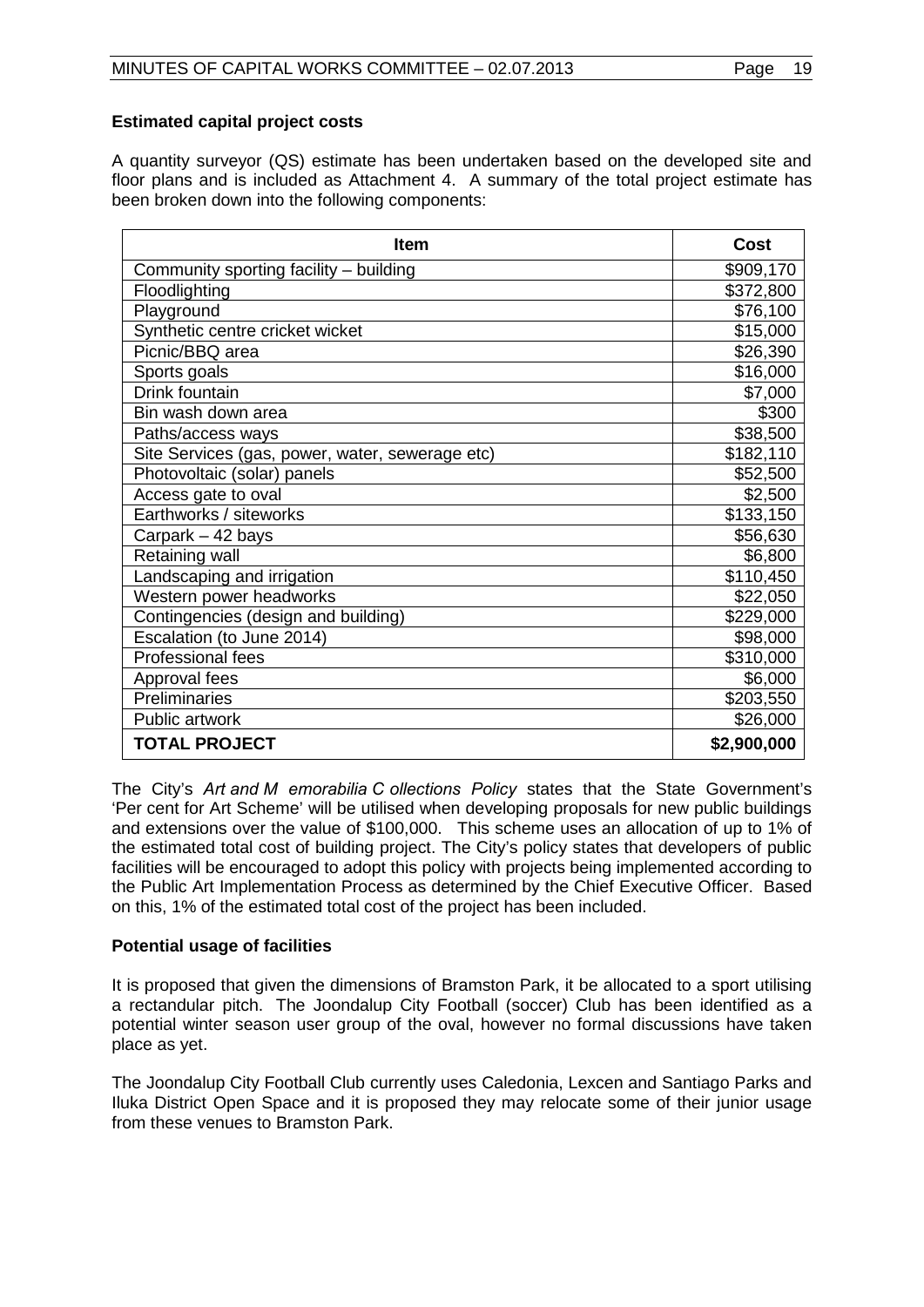The City has not yet identified a potential summer season user group for the park, however the City is currently under pressure from football (soccer) clubs to provide summer training venues so Bramston Park could accommodate this. In addition, junior cricket clubs in the northern region are under pressure to find playing venues on weekends, so Bramston Park could assist with this issue.

The City will call for expressions of interest from local sporting clubs and groups closer to project completion to determine seasonal usage. It is proposed that the building would not only cater for the sporting groups using the oval but also be available to the wider local community for community based meetings and activities.

#### **Issues and options considered**

There are a number of options for consideration for the Bramston Park project in relation to further community consultation, works to be included in the project and external grant funding.

#### External grant funding

It has been identified that this project would be suitable for consideration as part of the Department of Sport and Recreation's Community Sporting and Recreation Facilities Fund (CSRFF) program. In order to construct the facilities in 2014-15 as per the City's Five Year Capital Works Program (and to meet CSRFF application deadlines), an application would need to be made to the next Forward Planning Grant funding round which closes on 30 September 2013. The CSRFF program considers a contribution of up to one-third for projects that demonstrate an increase in sport participation as a result of the development.

The City has the option to not submit an application for CSRFF and fund the project in full. Provided any further community consultation is undertaken soon and the project timelines remain on schedule, it is recommended that a submission be made to the CSRFF Forward Planning Grant funding round. If Council supports the project proceeding without external grant funding, a budget allocation for the whole project would be required in the event the grant funding application is unsuccessful.

#### Community consultation

Development projects such as this would normally include two rounds of community consultation. The first, which was undertaken in August 2012, provided the local community with an opportunity to provide feedback on the proposed project. The second round of consultation seeks comment on the specific project details such as the site plan, facility components and any changes to the project as an outcome to the first round of consultation.

As part of the initial consultation, the City received a good response rate of over 39%. The results are summarised as follows:

- 43% support the construction of a community sporting facility.
- 43.8% support the installation of floodlighting.
- The construction of a car park was split almost equally between support/opposition.
- Over 70% support the installation of a playground.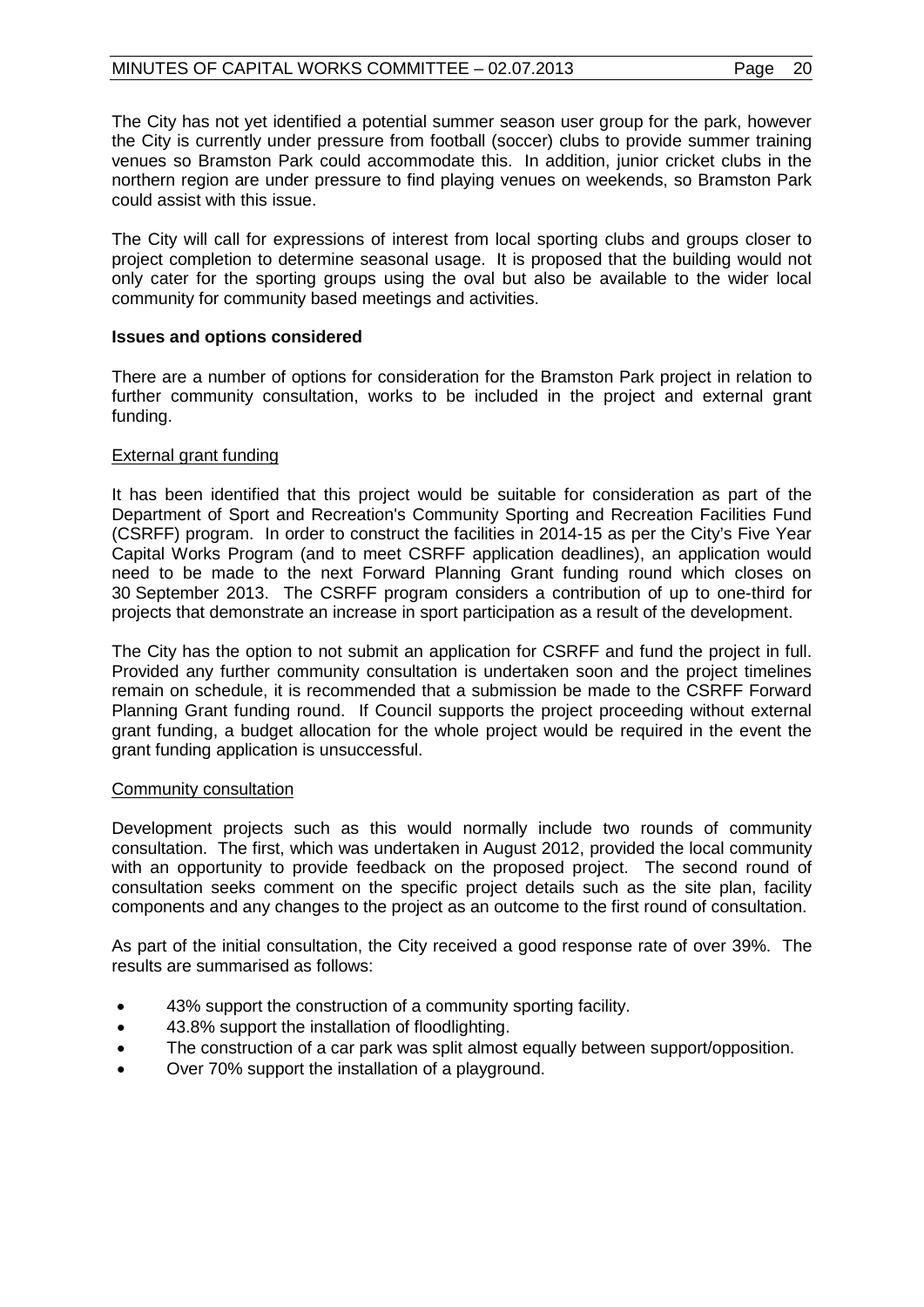An option for the project is to not conduct further consultation for the project. However, given the results of the initial consultation summarised above, it is recommended that the second round of consultation be undertaken. This will provide the community with another opportunity to make comment on the project with more detailed information such as site layout, basic facility design and proposed usage and management.

In order to meet project timelines and CSRFF requirements, it is proposed to undertake consultation with residents and stakeholders originally consulted from 22 July to 12 August 2013, advertised through the following methods:

- Direct mail out Cover letter, information sheet, frequently asked questions sheet and comment form to be sent to all stakeholders.
- Site signage two signs to be placed at Bramston Park during the community consultation period.
- Website Information and survey added to the "community consultation" section of the City's website during the community consultation period.

A copy of the proposed consultation tools are included as Attachments 6, 7 and 8.

The feedback received as part of the consultation will be collated and included in a further report to Council for consideration.

## Project works

Given the capital cost estimate for the total works either the whole project can be endorsed to proceed or if cost savings are required the following options are possible:

- Floodlighting estimated cost of \$372,800. Currently there is \$140,000 listed within 2016-17 of the City's Five Year Capital Works Program for floodlighting works at Bramston Park. Additional funds could be listed for consideration within the 2016-17 budget and these works staged to occur in that financial year.
- Playground, BBQ/picnic area estimated at \$102,490. These works could be listed for consideration in a future year of the City's Five Year Capital Works Program.
- Public artwork estimated cost of \$26,000. Public artwork can either not be included in this project or could be listed for consideration in a future year of the City's operating budget.
- Photovoltaic (solar) panels estimated cost of \$52,500. This could be listed for consideration in a future year of the City's Five Year Capital Works Program. Photovoltaic panels installed at other similar facilities are currently saving the City approximately \$2,500 per facility per annum in utility costs.

Given the support received for a playground within the initial community consultation it is recommended it and the BBQ/picnic area remain part of the proposed development.

As there is a future budget allocation for floodlighting, an option is that these works be staged in 2016-17 with the additional funds required added for consideration.

Not including floodlighting, public artwork or installing photovoltaic (solar) panels as part of the project at this time will reduce project costs by \$451,300. These items could be included in future budgets if required.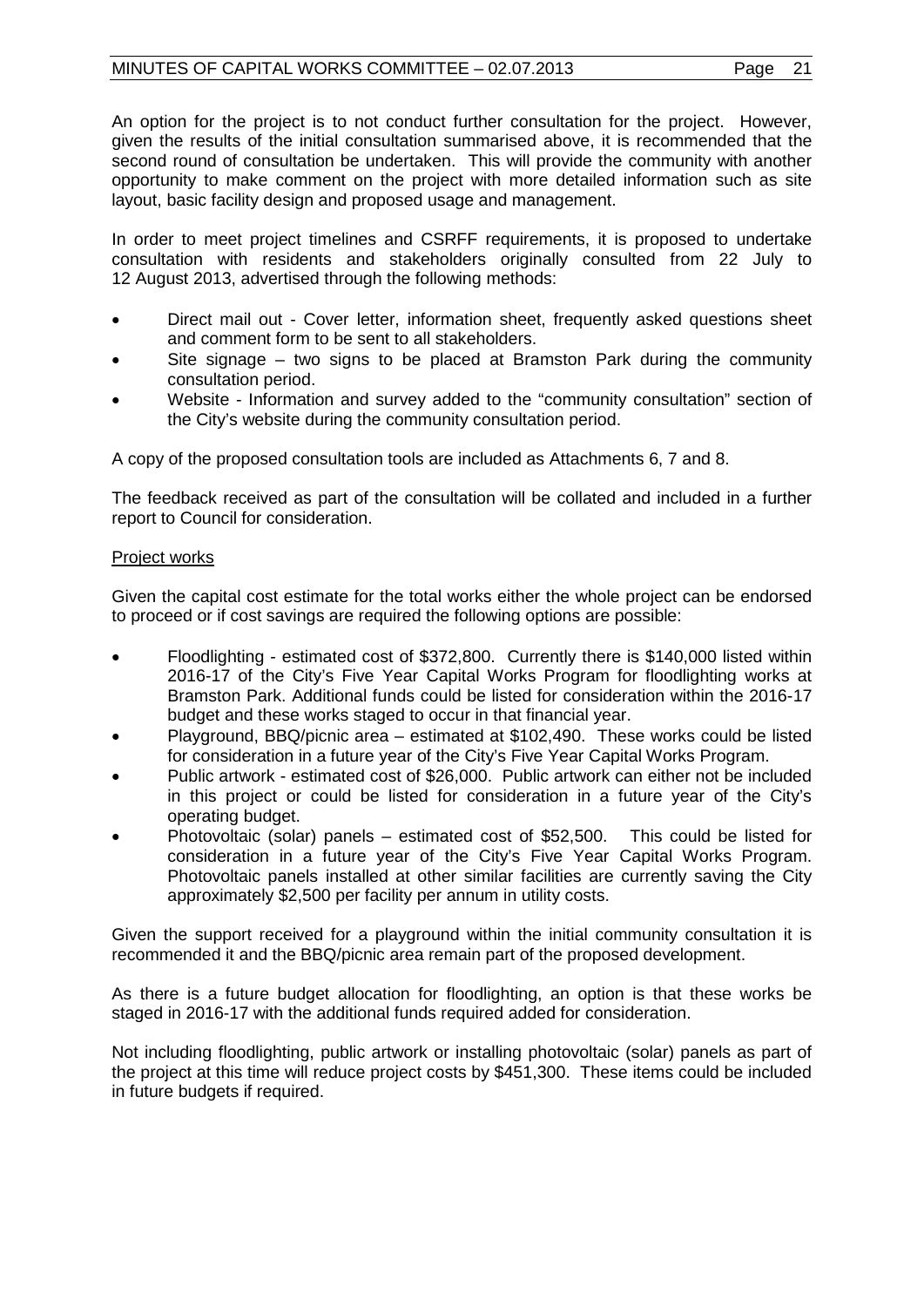#### **Legislation / Strategic Community Plan / policy implications**

**Legislation** Not applicable.

**Strategic Community Plan**

- **Key theme Community Wellbeing.**
- **Objective** Quality facilities.
- 
- **Strategic initiative •** Support a long-term approach to significant facility upgrades and improvements.
	- Understand the demographic context of local communities to support effective facility planning.
	- Employ facility design principles that will provide for longevity, diversity and inclusiveness and where appropriate, support decentralising the delivery of City services.

**Policy** Not applicable.

#### **Risk management considerations**

Any capital project brings risks in relation to contingencies and over runs against original design. The capital cost estimate is based on concept designs and may differ once further detailed designs are undertaken for the project.

There is also a risk associated with not undertaking further consultation on the project. Given the results of the initial consultation, it is recommended that the second round of consultation be undertaken.

This is intended to be one of several major projects for which the City will be seeking CSRFF funding in the next Forward Planning Grant funding round. They will effectively be competing against each other and there are significant risks that not all projects will be funded.

## **Financial/budget implications**

Currently listed in the City's Five Year Capital Works Program is \$317,000 for the detailed design stage of the project (2013-14) and \$1,750,000 for the construction works (2014-15) of which \$583,000 is funding from a proposed CSRFF grant. The total for the overall project is \$2,067,000 of which \$1,484,000 is City funds and \$583,000 a CSRFF grant. Also listed is \$140,000 within 2016-17 for the installation of floodlighting at the park which if brought forward to 2014-15 would bring the total project allocation to \$2,207,000.

A quantity surveyor (QS) estimate has been undertaken based on the developed site and floor plans and totals \$2,900,000 which includes detailed design, tender documentation, forward works and construction.

Whilst a CSRFF application may result in a contribution of up to one-third for the works (in this case up to \$966,666), if Council supports the project proceeding without external grant funding, a budget allocation for the whole project would be required in the event the grant funding application is unsuccessful.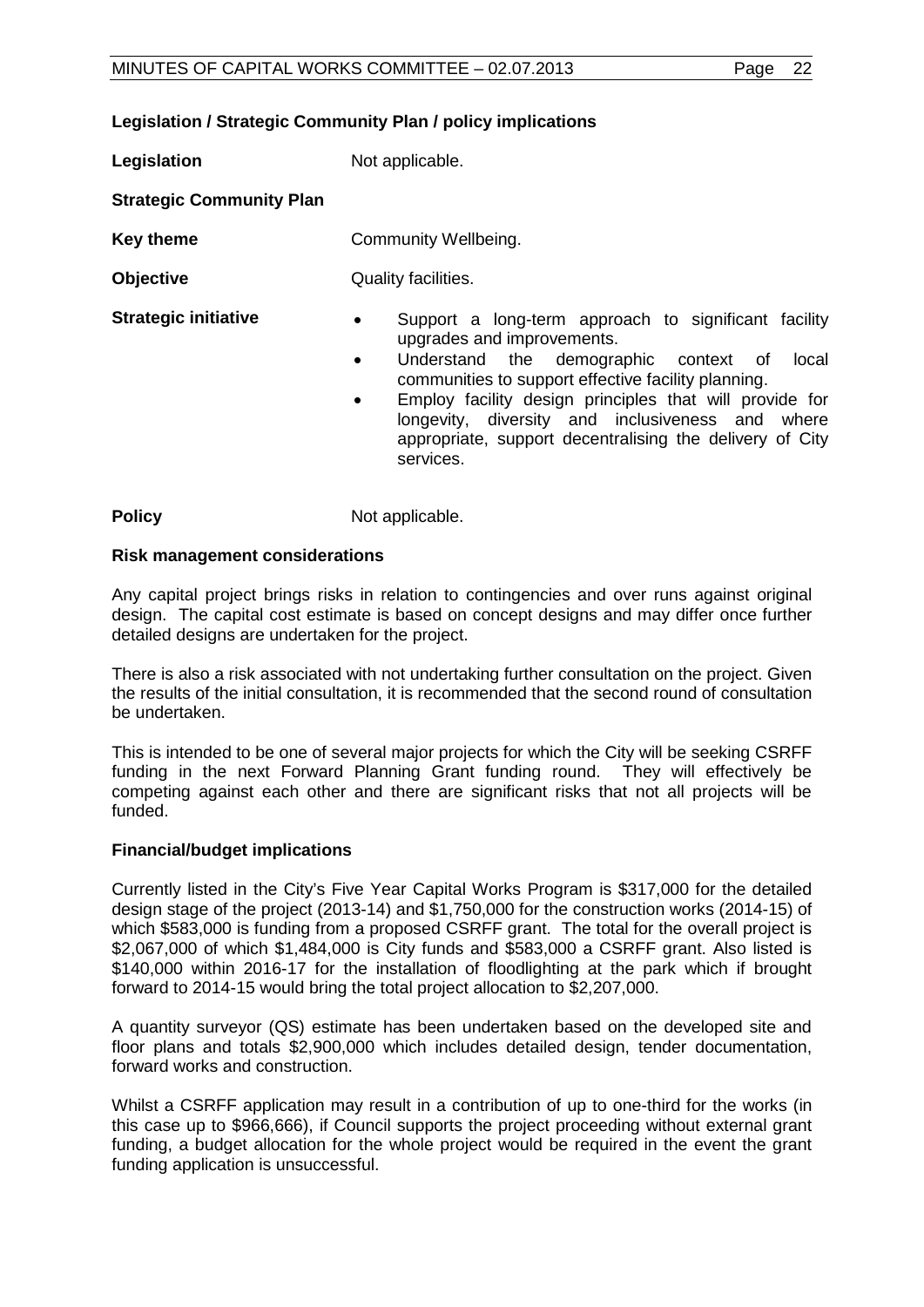Based on the total project cost estimate, a further \$833,000 would be required to be allocated to this project to complete the works detailed in this report. By bringing forward the \$140,000 listed for floodlighting at Bramston Park to 2014-15 the additional required budget allocation for the project would be reduced to \$693,000.

If cost savings are required the following options are considered possible as previously discussed:

- Floodlighting estimated cost of \$372,800.
- Playground, BBQ/picnic area estimated at \$102,490.
- Public artwork estimated cost of \$26,000.
- Photovoltaic (solar) panels estimated cost of \$52,500.

Below is a summary of the option to undertake the whole project as outlined in this report (including bringing forward the budget funds for floodlighting) or for cost savings - not including floodlighting, public artwork or installing photovoltaic (solar) panels as part of the project in 2014-15.

| <b>Option</b>           | <b>Funding</b><br>break-up | <b>Existing</b><br>project<br>budget | <b>Additional</b><br>budget<br>funds<br>required | <b>Estimated</b><br>total cost<br>(assuming a<br>successful<br><b>CSRFF</b><br>application) |
|-------------------------|----------------------------|--------------------------------------|--------------------------------------------------|---------------------------------------------------------------------------------------------|
| Full project (and bring | City Funds                 | \$1,624,000                          | \$309,334                                        | \$1,933,334                                                                                 |
| forward budget funds    | <b>CSRFF Grant</b>         | \$583,000                            | \$383,666                                        | \$966,666                                                                                   |
| for floodlighting)      | Total                      | \$2,207,000                          | \$693,000                                        | \$2,900,000                                                                                 |
| Remove floodlighting;   | City Funds                 | \$1,484,000                          | \$148,467                                        | \$1,632,467                                                                                 |
| public artwork and      | <b>CRSFF Grant</b>         | \$583,000                            | \$233,233                                        | \$816,233                                                                                   |
| solar panels            | Total                      | \$2,067,000                          | \$381,700                                        | \$2,448,700                                                                                 |

Based on a similar size building (Seacrest Park Community Sporting Facility) the net operating cost of the new facility is estimated at \$24,000 per annum based on an expected income of \$13,000 and expenditure of \$37,000. The floodlighting, playground and synthetic centre wicket is estimated to cost \$7,600 per annum to maintain.

A breakdown of the proposed project is outlined below as a way of comparison to the size and cost of the Seacrest Park Community Sporting Facility project.

| <b>Project</b>  | <b>Facility</b><br>size | <b>Facility</b><br>cost per<br>square<br>metre | Total<br>project<br>cost | <b>Comments</b>                                                                                              |
|-----------------|-------------------------|------------------------------------------------|--------------------------|--------------------------------------------------------------------------------------------------------------|
| <b>Bramston</b> | 433.5m <sup>2</sup>     | \$1,806/ $m^2$                                 | \$2,900,000              | Total project includes building;<br>floodlighting; playground; cricket wicket;<br>car park; picnic/BBQ area. |
| Seacrest        | 616m <sup>2</sup>       | \$1,950/m <sup>2</sup>                         | \$1,450,000              | Total project includes building.                                                                             |

All amounts quoted in this report are exclusive of GST.

# **Regional significance**

Not applicable.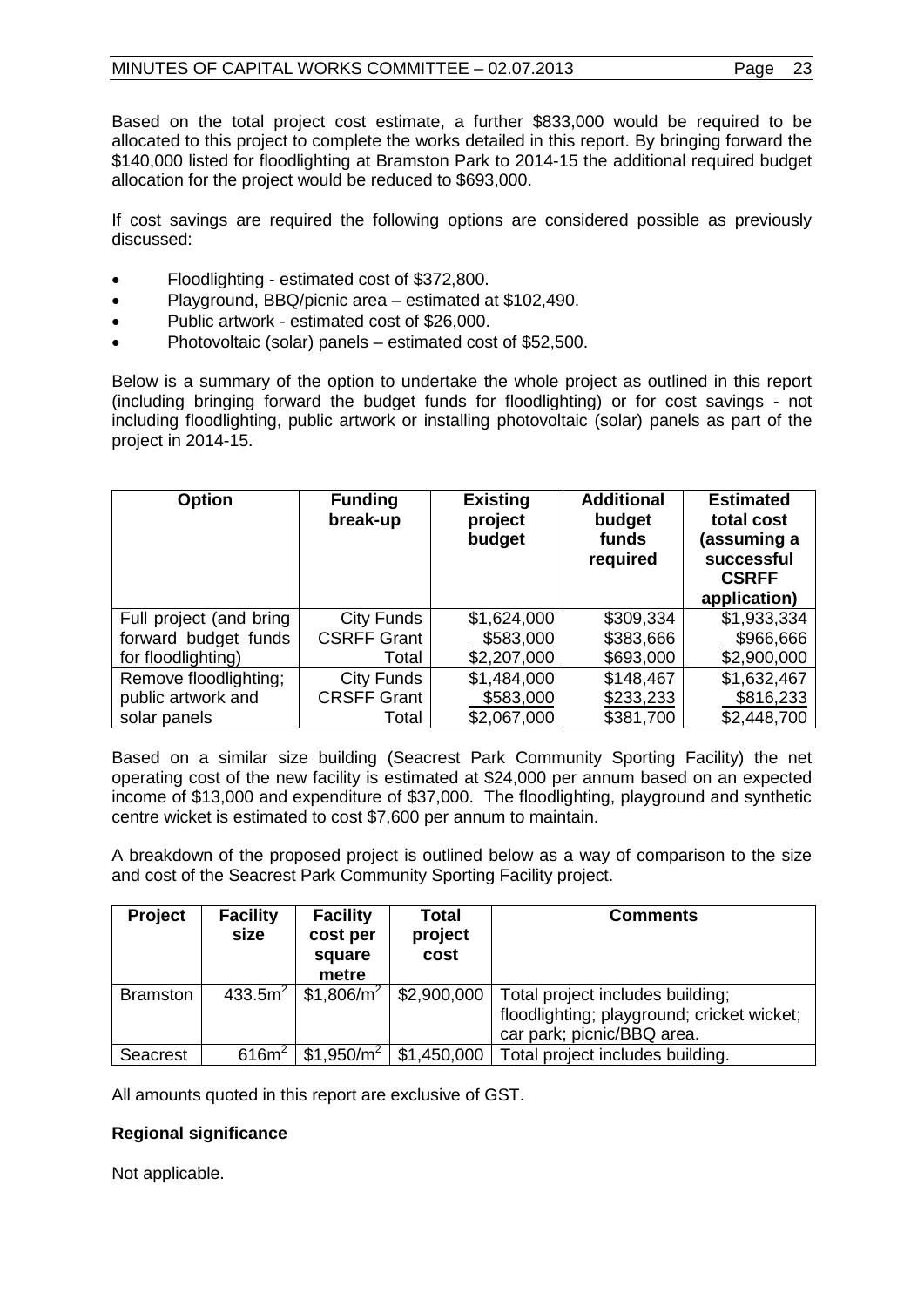#### **Sustainability implications**

#### **Environmental**

The developer of Burns Beach has allocated approximately half of the original 291 hectare development site as Bush Forever. The 144 hectare Bush Forever zone is located to the north of Burns Beach and has been incorporated into Bush Forever Site 322.

Any developments at Bramston Park will consider and minimise impact to important flora and fauna in the area. Facilities will be planned to reduce the impact of the carbon footprint and consider environmental sustainability design features.

#### Social

The project has included consultation with local residents to ensure that feedback received represents the diverse needs of the City's community. Any developments at the site will consider access and inclusion principles and will aim to enhance the amenity of the public space.

#### Economic

One of the main principles of the *City's Master Planning Framework* is the development of 'shared' and 'multipurpose' facilities to avoid duplication of facilities and reduce the ongoing maintenance and future capital expenditure requirements.

#### **Consultation**

Results of the initial community consultation were presented to Council at its meeting held on 11 December 2012 (CJ280-12/12 refers). A decision needs to be made whether further community consultation will be undertaken for this project.

#### **COMMENT**

Based on the total project cost estimate, a further \$833,000 would be required to be allocated to this project to complete the works detailed in this report in 2014-15. The budget allocation for this project was a reallocation of funds originally intended for the refurbishment/redevelopment of Jack Kikeros Hall. As the proposed Bramston Park development project includes infrastructure in addition to a facility it is reasonable to expect that the total project cost would be in excess of the budget amount that was originally intended for Jack Kikeros Hall.

By bringing forward the \$140,000 listed for floodlighting at Bramston Park to 2014-15 the additional required budget allocation for the project would be reduced to \$693,000.

While not including floodlighting, public artwork or installing photovoltaic (solar) panels as part of the project in 2014-15 will reduce project costs by \$451,300, it is recommended that all project works be undertaken at the same time.

An option for the project is to not conduct further consultation for the project. However, given the results of the initial consultation summarised above, it is recommended that the second round of consultation be undertaken. This will provide the community with another opportunity to make comment on the project with more detailed information such as site layout, basic facility design and proposed usage and management.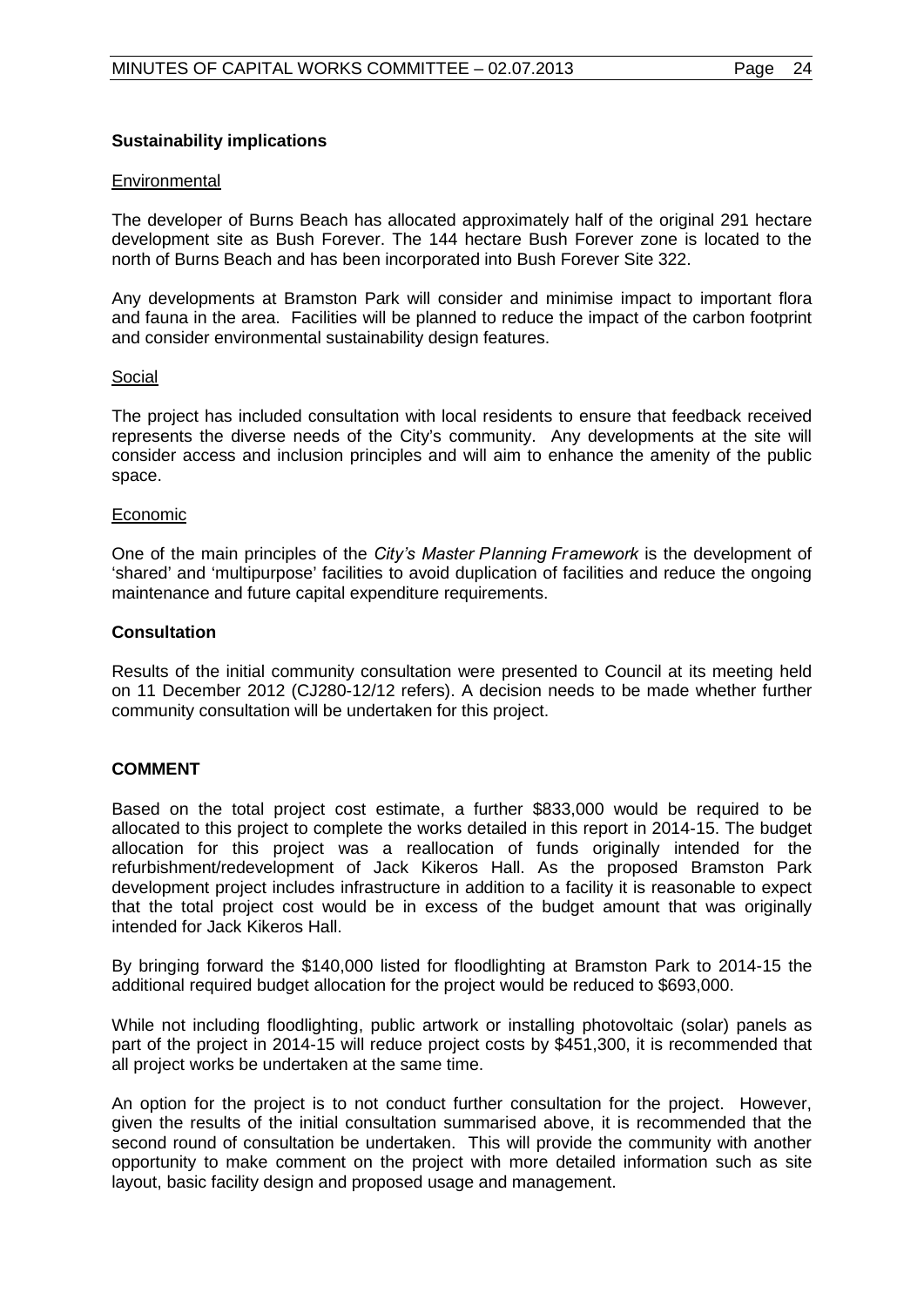Provided any further community consultation is undertaken soon and the project timelines remain on schedule, it is recommended that a submission be made to the CSRFF Forward Planning Grant funding round. If supported, the project will be listed as part of the City's CSRFF project submission report to be considered by Council at its meeting to be held on 24 September 2013.

## **VOTING REQUIREMENTS**

Absolute Majority.

## **OFFICER'S RECOMMENDATION**

That Council:

- 1 NOTES the proposed redevelopment project including construction of the community sporting facility, four new floodlights, playground, BBQ/picnic area with drinking fountain, carpark and synthetic centre cricket wicket at Bramston Park as detailed in this Report at a project cost estimate of \$2,900,000;
- 2 REQUESTS the Chief Executive Officer to arrange for further community consultation as detailed in this Report for the Bramston Park development project to be conducted in July - August 2013 using Attachments 6, 7 and 8 to this Report;
- 3 NOTES the Bramston Park development project will be listed as part of the City's Community Sporting and Recreation Facilities Fund (CSRFF) project submission report to be considered by Council at its meeting to be held on 24 September 2013 which will include the results of the further community consultation to be undertaken;
- 4 NOTES the following amounts are currently listed within the City's Five Year Capital Works Budget for the development project at Bramston Park:
	- 4.1 \$317,000 within 2013-14 for detailed design of the project;
	- 4.2 \$1,750,000 within 2014-15 for construction of the project;
	- 4.3 \$140,000 within 2016-17 for floodlighting;
- 5 BY ABSOLUTE MAJORITY REQUESTS that the \$140,000 currently listed within 2016-17 of the City's Five Year Capital Works Program for floodlighting at Bramston Park be brought forward and listed for consideration within 2014-15;
- 6 subject to approval of the transfer of funds in Part 5 above, REQUESTS that a further \$693,000 be listed for consideration within 2014-15 of the City's Five Year Capital Works Program for the Bramston Park development project subject to a successful CSRFF grant application of \$966,666.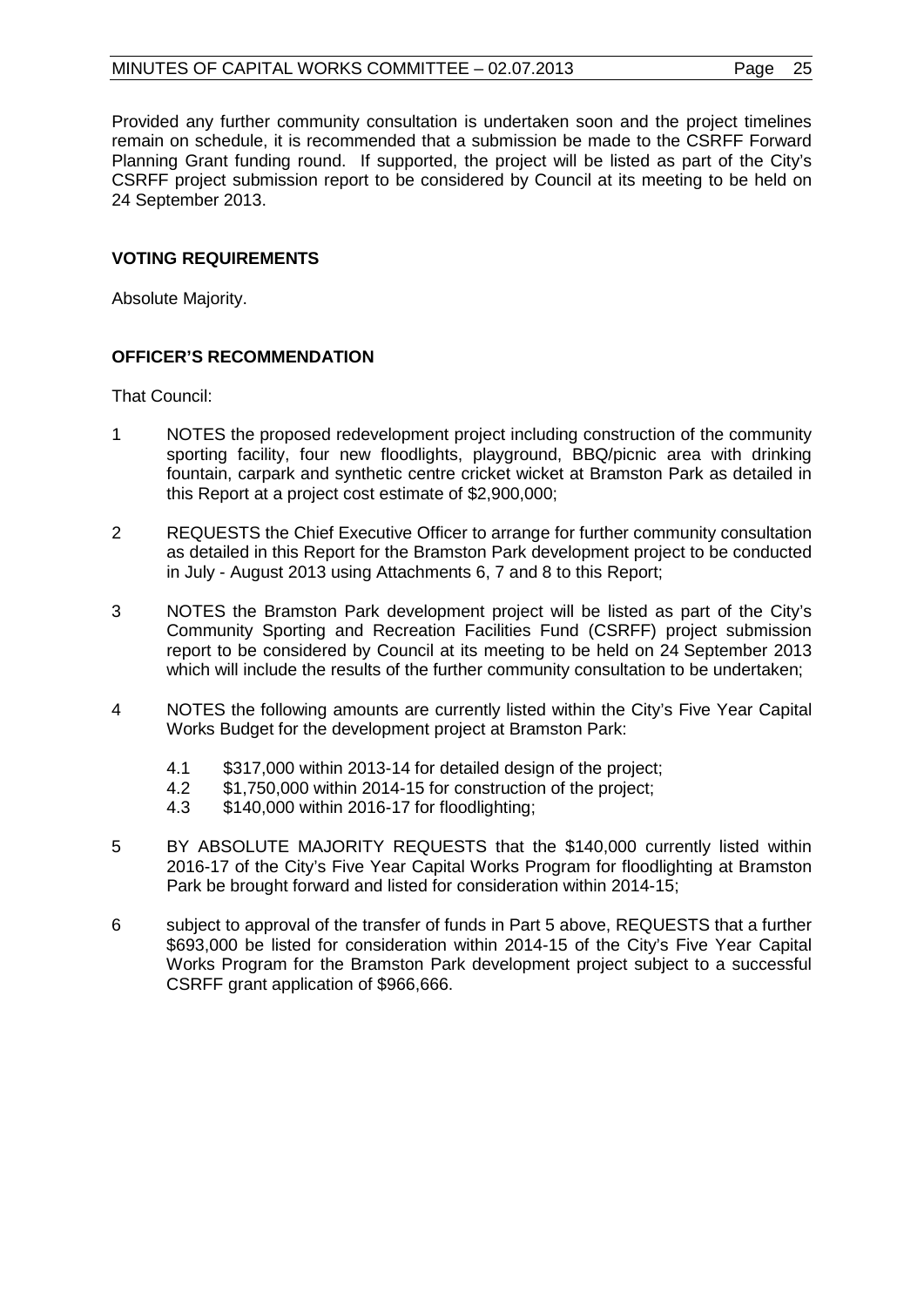**MOVED Mayor Pickard, SECONDED Cr Amphlett that Council:**

- **1 NOTES the proposed redevelopment project including construction of the community sporting facility, four new floodlights, playground, BBQ/picnic area with drinking fountain, carpark and synthetic centre cricket wicket at Bramston Park as detailed in this Report at a project cost estimate of \$2,900,000;**
- **2 REQUESTS the Chief Executive Officer to arrange for further community consultation as detailed in this Report for the Bramston Park development project to be conducted in July - August 2013 using Attachments 6, 7 and 8 to this Report, noting that the facility would not be hired for functions that create risk for anti-social behaviour (such as 18th and 21st birthdays) and the intended use of the playing fields is for junior sports;**
- **3 NOTES the Bramston Park development project will be listed as part of the City's Community Sporting and Recreation Facilities Fund (CSRFF) project submission report to be considered by Council at its meeting to be held on 24 September 2013 which will include the results of the further community consultation to be undertaken;**
- **4 NOTES the following amounts are currently listed within the City's Five Year Capital Works Budget for the development project at Bramston Park:**
	- **4.1 \$317,000 within 2013-14 for detailed design of the project;**
	- **4.2 \$1,750,000 within 2014-15 for construction of the project;**
	- **4.3 \$140,000 within 2016-17 for floodlighting;**
- **5 BY ABSOLUTE MAJORITY REQUESTS that the \$140,000 currently listed within 2016-17 of the City's Five Year Capital Works Program for floodlighting at Bramston Park be brought forward and listed for consideration within 2014-15;**
- **6 subject to approval of the transfer of funds in Part 5 above, REQUESTS that a further \$693,000 be listed for consideration within 2014-15 of the City's Five Year Capital Works Program for the Bramston Park development project subject to a successful CSRFF grant application of \$966,666.**

#### **The Motion was Put and CARRIED (6/0) CARRIED (6/0)**

**In favour of the Motion:** Cr McLean, Mayor Pickard, Crs Amphlett, Corr, Ritchie and Taylor.

*Appendix 3 refers*

*[To access this attachment on electronic document, click here: Attach3agnCWC020713.pdf](http://www.joondalup.wa.gov.au/files/committees/CWOC/2013/Attach3agnCWC020713.pdf)*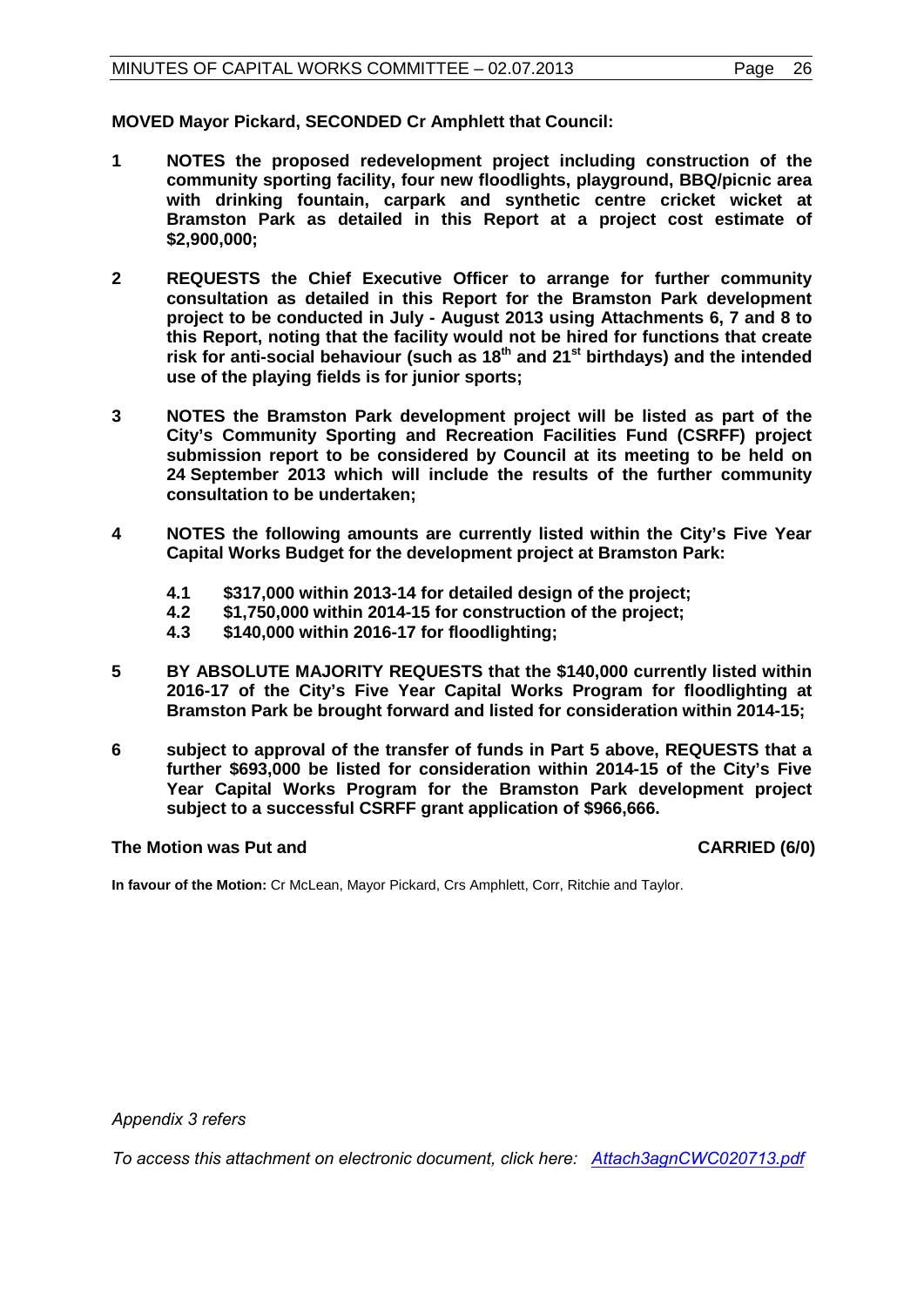| <b>Name/Position</b>                                                                         | <b>Cr Teresa Ritchie.</b>                                   |
|----------------------------------------------------------------------------------------------|-------------------------------------------------------------|
| <b>Item No./Subject</b>                                                                      | Item 4 - 2013-14 - Refurbishment Projects - Timberlane Park |
|                                                                                              | Hall.                                                       |
| <b>Nature of interest</b>                                                                    | Proximity Interest.                                         |
| Cr Ritchie resides near Timberlane Park Hall on Woodvale Drive,<br><b>Extent of Interest</b> |                                                             |
|                                                                                              | Woodvale.                                                   |

#### **Disclosure of Financial Interest/Proximity Interest**

*Cr Ritchie left the room at 6.29pm.*

# <span id="page-26-0"></span>**ITEM 4 2013-14 REFURBISHMENT PROJECTS TIMBERLANE PARK HALL**

| <b>WARD</b>                           | Central                                                                                                                                                                                          |                                                                                                                                                                                            |  |
|---------------------------------------|--------------------------------------------------------------------------------------------------------------------------------------------------------------------------------------------------|--------------------------------------------------------------------------------------------------------------------------------------------------------------------------------------------|--|
| <b>RESPONSIBLE</b><br><b>DIRECTOR</b> | Mr Mike Tidy<br><b>Corporate Services</b>                                                                                                                                                        |                                                                                                                                                                                            |  |
| <b>FILE NUMBER</b>                    | 02387, 07100                                                                                                                                                                                     |                                                                                                                                                                                            |  |
| <b>ATTACHMENT</b>                     | Attachment 1<br>Attachment 2<br>Attachment 3<br>Attachment 4<br>Attachment 5                                                                                                                     | Aerial map of Timberlane Park<br>Timberlane Park Hall floor plan (existing)<br>City's endorsed Master Planning Process<br>Proposed refurbished floor plan<br>Project capital cost estimate |  |
| <b>AUTHORITY / DISCRETION</b>         | Executive - The substantial direction setting and oversight<br>role of Council, such as adopting plans and reports,<br>accepting tenders, directing operations, setting and<br>amending budgets. |                                                                                                                                                                                            |  |

## **PURPOSE**

For Council to consider the concept plan and estimated capital costs for the proposed refurbishment of Timberlane Park Hall, Woodvale and provide endorsement to proceed with the project.

## **EXECUTIVE SUMMARY**

Timberlane Park Hall is located on Timberlane Drive, Woodvale and is situated within Timberlane Park and twelve outdoor tennis courts. The hall consists of a function room (dividable into two spaces), two kitchens, storage areas and disabled toilet. In addition, the Kingsley Tennis Club has an office/storage area. In 2007-08, the building's two kitchens were refurbished, along with the disabled toilet; new floor coverings; painting; and a small extension was added to provide additional user group storage. However, as the budget was pre-determined, two main issues with the facility could not be addressed at the time.

The first issue is that the there are no changerooms at the facility; therefore a senior sporting club cannot be located at the park. Secondly, the only male and female toilets are the 'park standard' toilets that are only accessible from the outside of the facility. There is a disabled toilet accessible from inside the facility, however when the facility is used for larger functions, there is a lack of available toilets inside the facility. As Timberlane Park is classified as a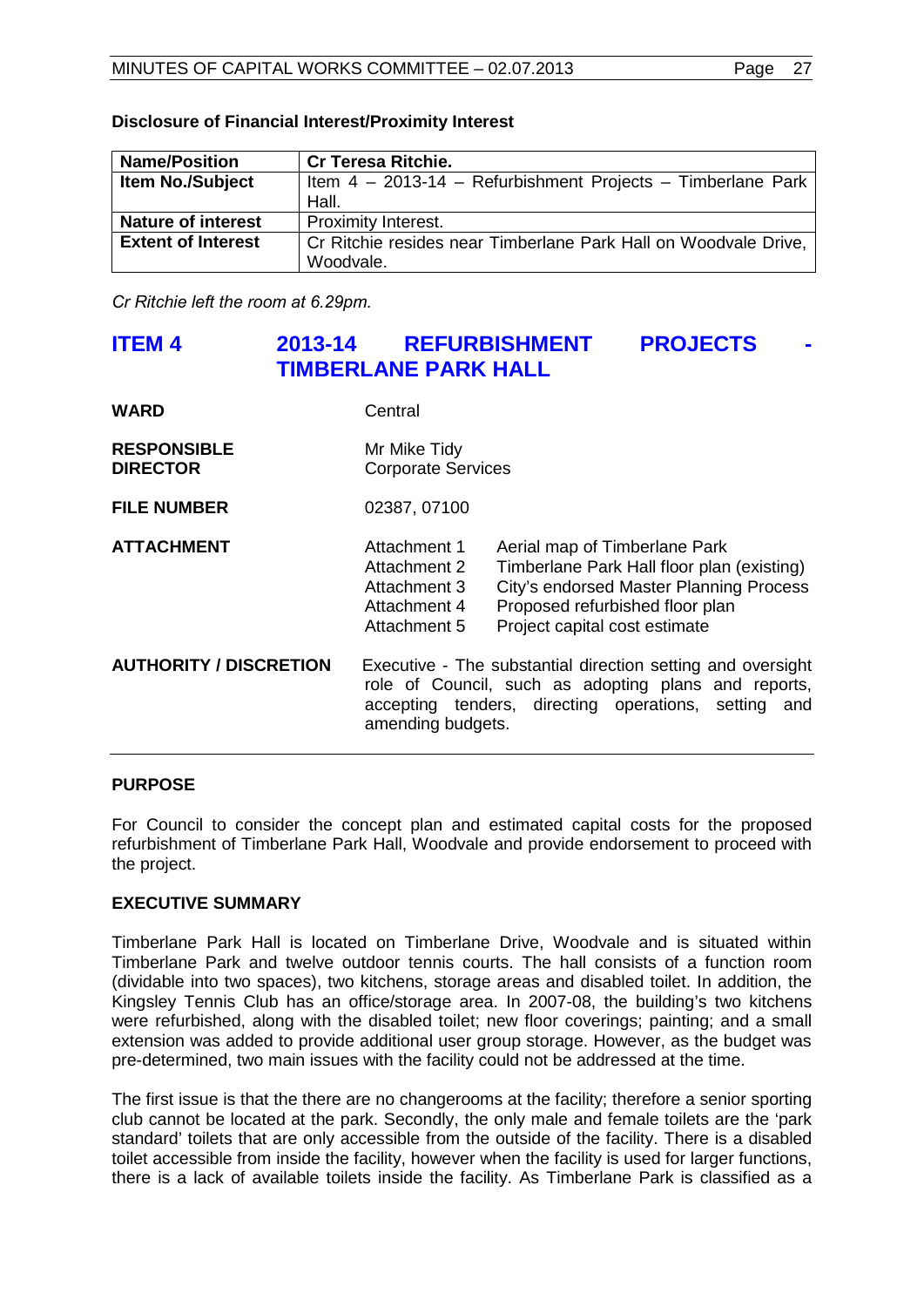'Local Park' under the City's *Parks and P ublic Open S paces Classification Fr amework*, Timberlane Park Hall requires a commensurate level of infrastructure.

At its meeting held on 2 October 2012 the Capital Works Committee recommended that the listed refurbishment projects for 2013-14 (being Sorrento Football Club and Sorrento Tennis Clubrooms) be changed to Timberlane Park Hall and an additional site given the master planning being undertaken for Percy Doyle Reserve. This recommendation was subsequently endorsed by Council at its meeting held on 23 October 2012 (CJ214-10/12 refers).

As a result an indicative figure of \$400,000 was allocated in the 2013-14 Capital Works Program toward the Timberlane Park Hall for refurbishment. Notably, this figure was based on potential project costs only as project scoping, concept design and cost estimates had not been undertaken at the time. Typically, refurbishment project planning is undertaken prior to October each year to allow for amendment of budget funds through the Capital Works Program process. Given the delays for the 2013-14 project (due to endorsing a change in listed projects) this amendment process was unable to occur.

Following the outcome of the 23 October 2012 Council meeting, the relevant stakeholders who utilise the building were consulted and a facility floor plan was developed. Subsequently, a capital cost estimate was attained by a qualified quantity surveyor and the total refurbishment project is estimated to cost \$813,900 (including detailed design and contingencies).

Due to estimated capital cost of the refurbishment exceeding the current allocated budget, Council has four options to proceed with the refurbishment. These include:

#### Option 1 - Not proceed with the refurbishment

If this option was pursued it would mean the current facility would continue to function with limited ability to meet the needs of the current and potential future users of the hall.

#### Option 2 – Proceed with the refurbishment with a reduced scope of works

This option would see the refurbishment proceed, however in order to meet the existing budget, the scope of works would need to be reduced. Possible options to reduce project costs are as follows:

- Removal of changerooms, umpire room and universal access 'park' toilet estimated cost of \$411,348.
- Removal of internal access toilets/showers estimated cost of \$118,305.
- Removal of external BBQ estimated cost of \$15,000.

Removal of the changerooms, umpire room and universal access 'park' toilet will reduce the project costs to \$402,552. However, given the importance of the changerooms, umpire room and universal access 'park' toilet to senior sporting groups proposed to use Timberlane Park; it is suggested that these remain included within the scope of the refurbishment.

Removal of the internal access toilets/showers will reduce the project costs to \$695,595. However, the internal access toilets/showers are considered important to the Kingsley Tennis Club and general hall hirers, therefore it is suggested that these remain included within the scope of the refurbishment.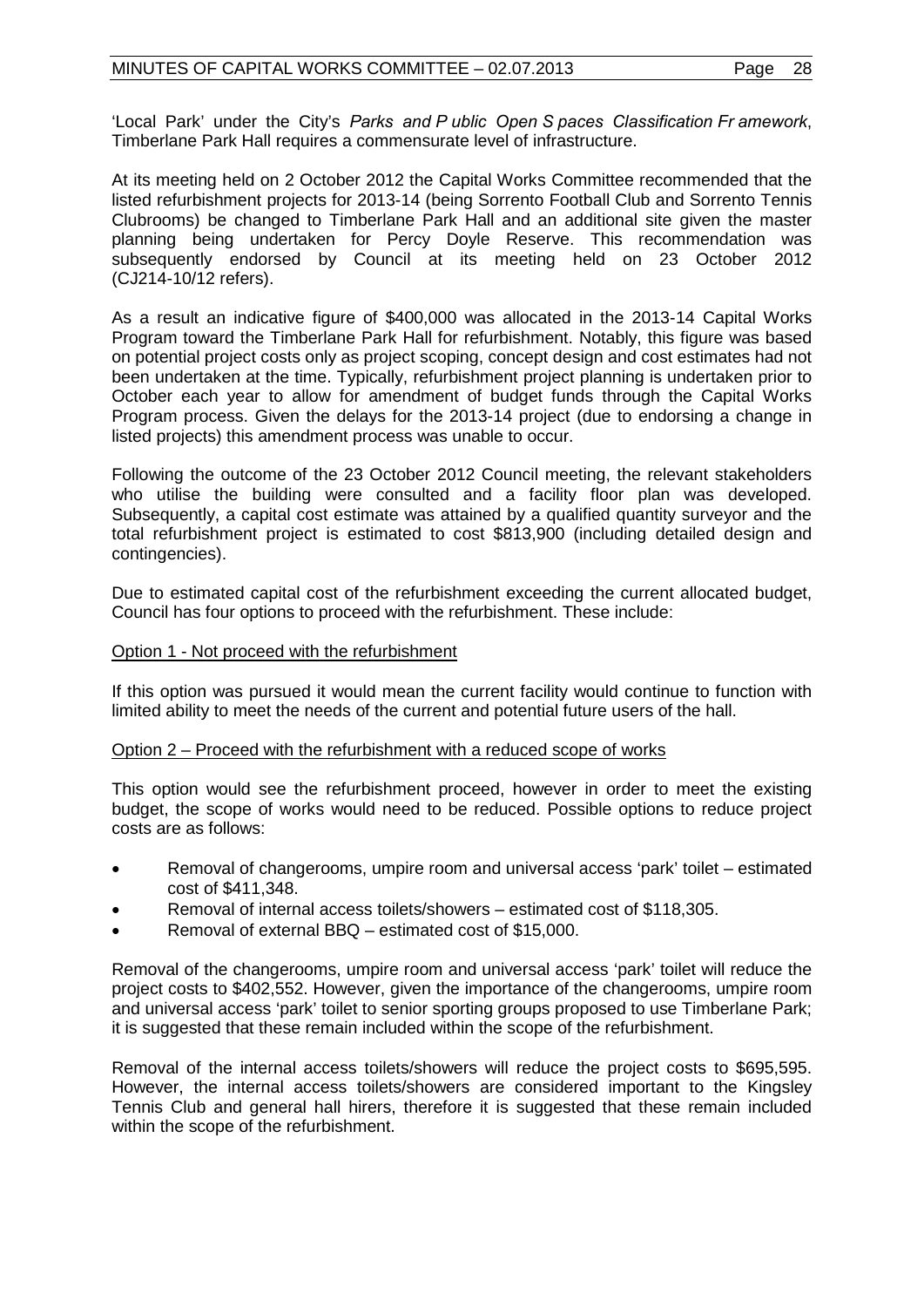# Option 3 – Proceed with the refurbishment in 2013-14

This option is for the refurbishment to proceed within full scope and within the 2013-14 financial year. The current annual budget for the refurbishment is \$400,000, while the full scope of works is estimated at \$813,900. Therefore, if this option was to proceed, an additional \$413,900 would be required within the 2013-14 budget.

#### Option 4 – Proceed with the refurbishment and phase costs over two financial years (2013- 14 and 2014-15)

If option 4 was to proceed, funding of the project will occur over two financial years (2013-14 and 2014-15) in order to meet the additional project costs. However, if this option is pursued, Council will need to review the scheduled projects within the City's 2014-15 Capital Works Program.

It is suggested all works be undertaken as it provides a strong social return on investment for the current users and the wider community, with additional users likely to be attracted to utilise the hall. Although, due to the estimated cost (\$813,900) of the refurbishment significantly exceeding the budget allocation of \$400,000 for this project, it is recommended that Council gives consideration to the four options presented in this report and decides on how the City will proceed with the refurbishment of Timberlane Park Hall.

*It is therefore recommended that Council:*

- *1 NOTES t hat \$400,000 is currently listed in 2013-14 in t he City's Five Year Capital Works Program for the Timberlane Park Hall refurbishment;*
- *2 GIVES co nsideration t o t he pr eferred op tion r elating t o the refurbishment o f Timberlane Park Hall, Woodvale.*

# **BACKGROUND**

Timberlane Park Hall is located on Timberlane Drive, Woodvale (Attachment 1 refers) and is situated within Timberlane Park which is classified as a 'Local Park' as part of the City's existing *Parks and P ublic Open S paces Classification Fr amework*. Additionally, twelve outdoor tennis courts are located at the site that are utilised by the Kingsley Tennis Club.

Currently, Timberlane Park Hall consists of a function room (dividable into two spaces), two kitchens, storage area and disabled toilet and the Kingsley Tennis Club has an office/storage area (Attachment 2 refers). In 2007-08, the building's two kitchens were refurbished, along with the disabled toilet; new floor coverings; painting; and a small extension was added to provide additional user group storage. However, as the budget was pre-determined, two main issues with the facility could not be addressed at the time.

The first issue is that the there are no changerooms at the facility; therefore a senior sporting club cannot be located at the park. Secondly, the only male and female toilets are the 'park standard' toilets that are only accessible from outside the facility. There is a disabled toilet accessible from inside the facility, however when the facility is used for larger functions, there is a lack of available toilets inside the facility.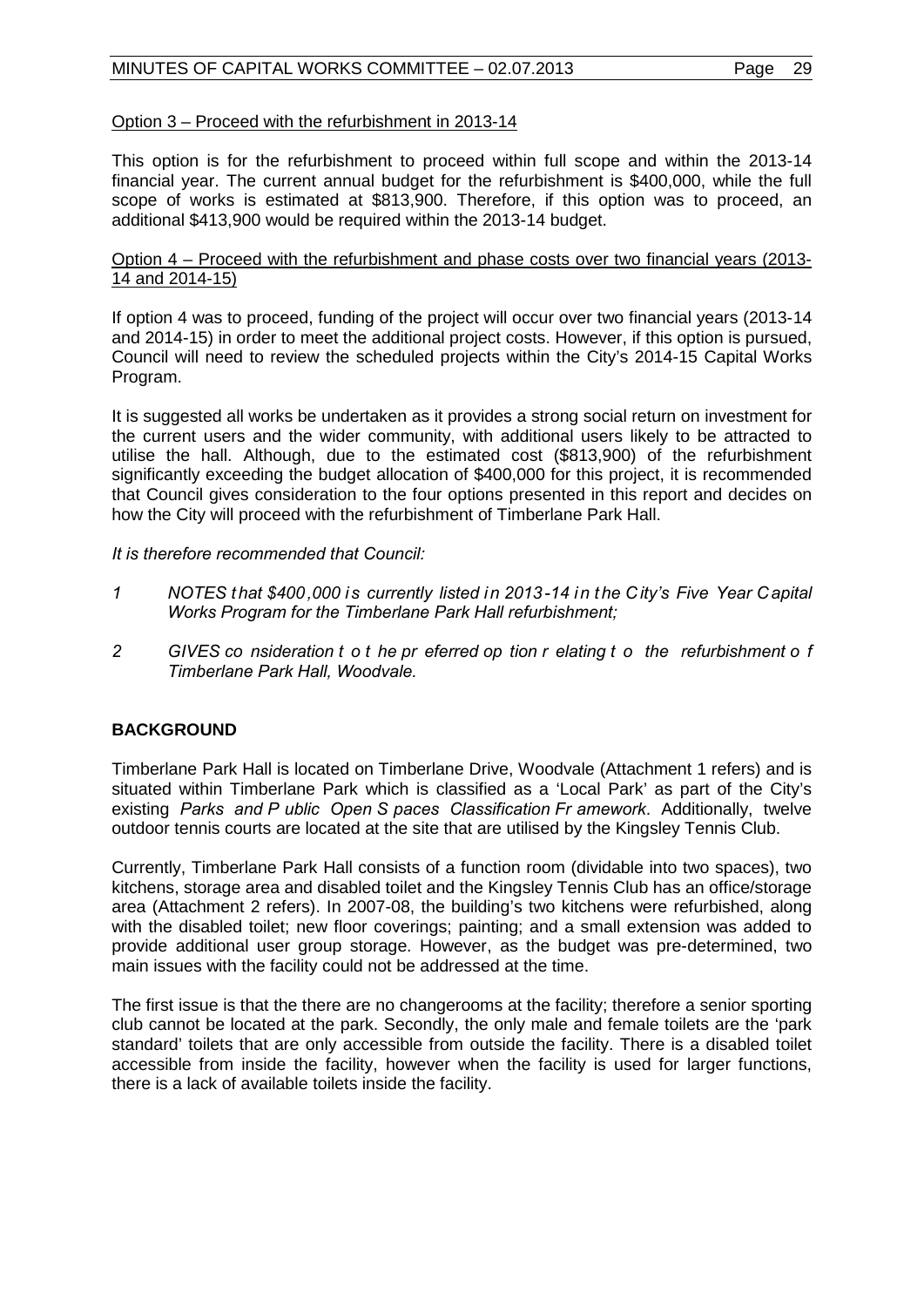In accordance with the City's existing *Parks and P ublic Open S paces Classification Framework,* Timberlane Park is classified as a 'Local Park'. The framework states that Local Park's are designed to cater for the needs of the community within the suburb. Seasonal organised sporting activities, both senior/junior are able to be undertaken at these locations as well as other passive recreational activities. Local Parks should contain the following infrastructure:

- single sporting ground
- ability to cater for a single sport (seasonal) at one time
- minor sporting infrastructure (basketball ring, tennis hit-up wall, BMX tracks etc.)
- floodlighting to facilitate sports participation
- changerooms and toilet facilities
- capacity for 50 cars to park within or around the perimeter of the park grounds
- play equipment
- bench seating.

Each year the City undertakes one or two refurbishments (mini-makeovers) of community and sporting facilities. The scope of each project is generally confined to the following aspects:

- painting
- replacing fixtures and fittings
- upgrading external environments i.e. pathways, landscaping, signage
- kitchen facilities
- floor coverings
- toilets and changerooms (including refurbishment or new extensions)
- storage facilities (extensions to the facility)
- heating/cooling system
- window treatments.

Construction of new buildings, major facility extension works and/or re-design works are considered a redevelopment project. These projects are outside the scope of a refurbishment project and are normally addressed as a separate redevelopment project within the Capital Works Program.

At its meeting held on 2 October 2012 the Capital Works Committee recommended that the listed refurbishment projects for 2013-14 (being Sorrento Football Club and Sorrento Tennis Clubrooms) be changed to Timberlane Park Hall and an additional site given the master planning being undertaken for Percy Doyle Reserve. This recommendation was subsequently endorsed by Council at its meeting held on 23 October 2012 (CJ214-10/12 refers), as follows:

*1 That C ouncil B Y A N A BSOLUTE M AJORITY A PPROVES a ch ange t o t he l isted refurbishment pr ojects to be under taken i n 201 3/14 f or S orrento Foo tball ( Soccer) Clubrooms and Sorrento Tennis Clubrooms to Timberlane Park Clubrooms and one other site to be determined in November 2012.*

As a result an indicative figure of \$400,000 was allocated in the 2013-14 Capital Works Budget toward the Timberlane Park Hall for refurbishment. Notably, this figure was based on potential project costs only as project scoping, concept design and cost estimates had not been undertaken at the time. Typically, refurbishment project planning is undertaken prior to October each year to allow for amendment of budget funds through the Capital Works Budget process. Given the delays for the 2013-14 project (due to endorsing a change in listed projects) this amendment process was unable to occur.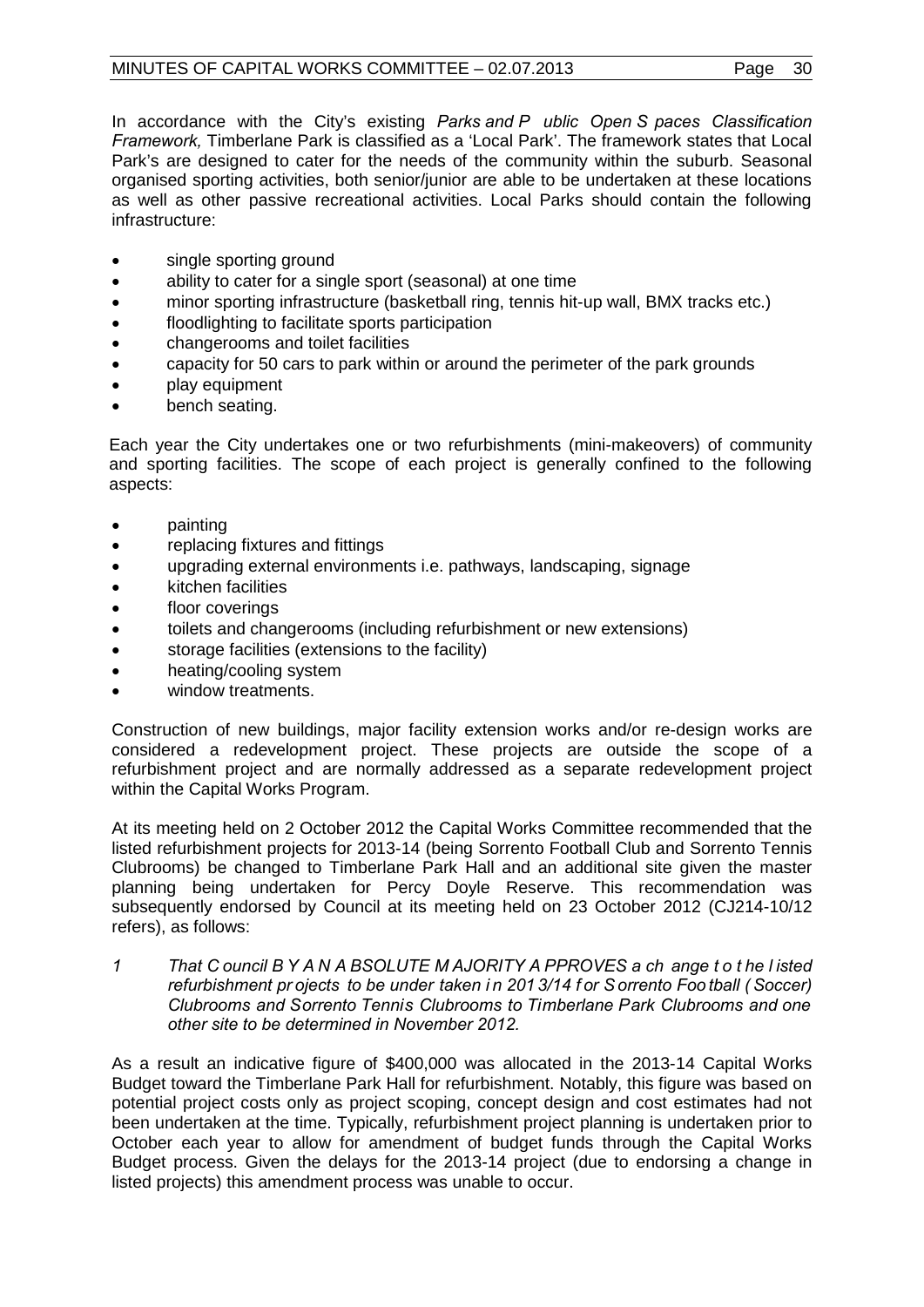# Stakeholder Consultation

Following the allocation of funds toward Timberlane Park Hall, planning commenced in line with the City's endorsed *Master P lanning P rocess* (Attachment 3 refers). On this basis, stakeholder consultation was undertaken with the following user groups:

- Kingsley Tennis Club.
- Northern Lights Toastmasters.
- Woodvale Family Playgroup.
- Wanneroo Joondalup Teeball Club.

As part of a recent review of City active reserves, Chichester Park, Woodvale was identified as having a very high utilisation rate (81-100% peak usage) in winter which has led to challenges in maintaining a quality surface for organised sport. It is anticipated that the usage load on Chichester Park could be alleviated by spreading training and competitions to Timberlane Park. Therefore, the following stakeholders who utilise Chichester Park were also consulted in relation to the project:

- Woodvale Football (Soccer) Club (173 junior members).
- Kingsley Senior Soccer Club (75 senior members 5 teams).
- WA Christian Football (Soccer) Association (354 junior members; 113 senior members – 9 teams).

As an outcome of the consultation a scope of works for the project was developed to include the following elements:

- internal toilets/showers
- two changerooms
- additional storage (for relocated sporting clubs)
- closed circuit television (CCTV) equipment room
- external BBQ
- hall divider replacement
- building alarm system.

# **DETAILS**

## Concept Plan

Following stakeholder consultation, a facility floor plan was developed (Attachment 4 refers) to meet the functional needs of the current and potential future community groups of Timberlane Park Hall and Timberlane Park. The facility floor plan includes the following new additional building elements:

- internal accessible toilets/showers
- modification of northern storeroom to include a CCTV Room
- two changerooms
- two store rooms (for relocated sporting clubs)
- umpire changeroom
- universal access 'park' toilet including automated timed door lock system
- reconfiguration of central internal storage areas to allow for new internal access toilets.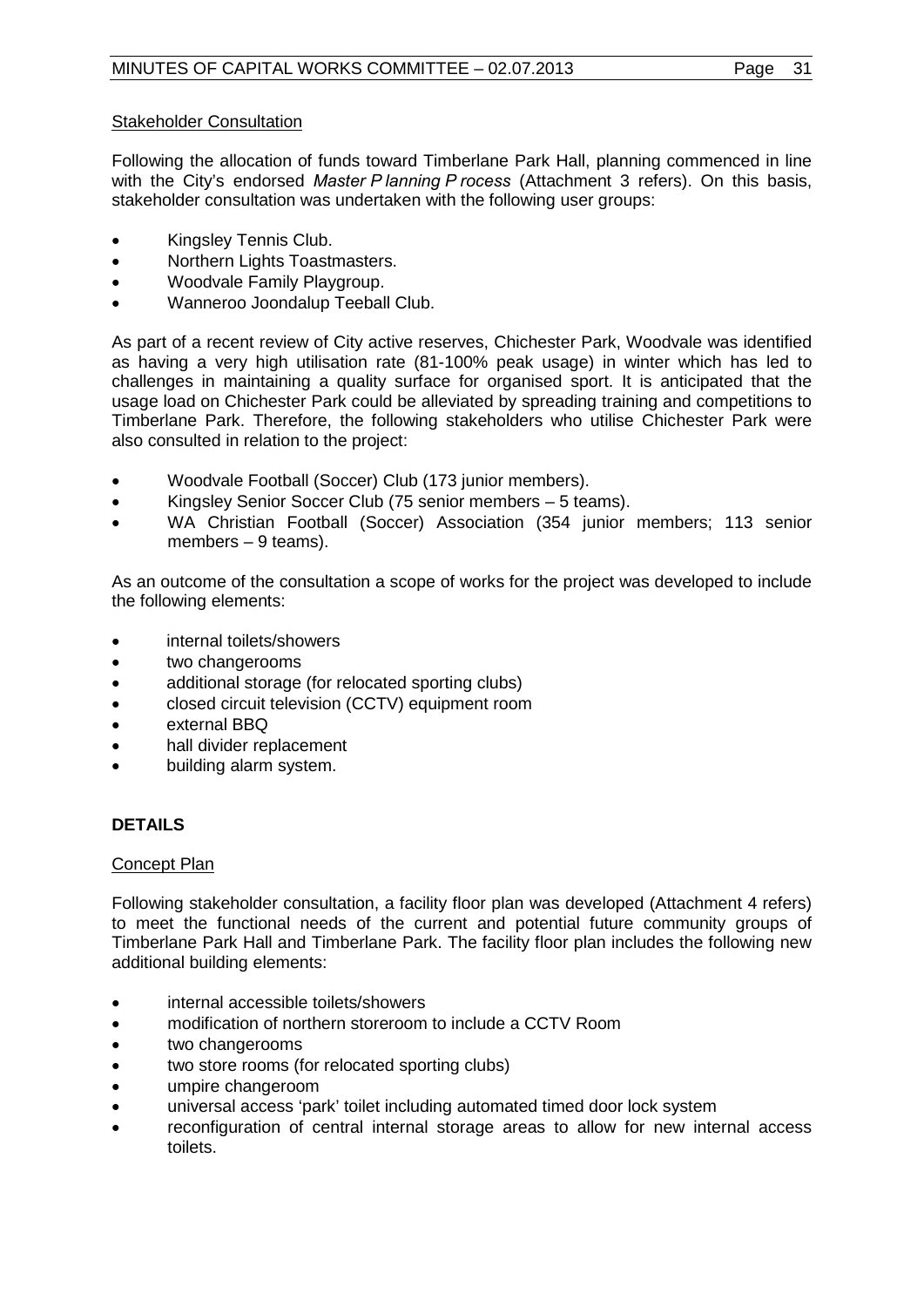# District Planning Scheme No. 2 - Schedule 5

The majority of native vegetation within Timberlane Park is classified as 'Schedule 5' under *District Planning Scheme No. 2* and as such is afforded a significant level of protection. In order to achieve the additional building elements, the current building footprint needs to be increased and six trees will need to be removed. On this basis, the facility floor plan was developed with consideration to the 'Schedule 5' classification and as the building footprint will expand, none of the six trees proposed to be removed are within the 'Schedule 5' area.

## Estimated Capital Cost

A capital cost estimate was undertaken based on the facility floor plan (Attachment 5 refers) by a qualified quantity surveyor. The following is a summary of the cost estimate:

| <b>Description</b>                                                           | $Cost($ \$) |
|------------------------------------------------------------------------------|-------------|
| <b>Preliminaries</b>                                                         | 73,000      |
| Tennis club toilets/shower extension                                         | 118,305     |
| New changeroom extension, umpire room and universal access toilet            | 411,348     |
| Reconfiguration of internal areas (CCTV room, public toilets and<br>storage) | 49,196      |
| Alarm system                                                                 | 5,000       |
| <b>BBQ</b> area                                                              | 15,000      |
| Bin wash area                                                                | 6,000       |
| Path to oval                                                                 | 2,078       |
| Design contingency (5%)                                                      | 34,000      |
| Building contingency (5%)                                                    | 37,000      |
| <b>Professional Fees</b>                                                     | 60,000      |
| Council and survey fees                                                      | 3,000       |
| <b>TOTAL</b>                                                                 | 813,900     |

#### **Issues and options considered**

Due to the estimated capital cost of the refurbishment exceeding the current allocated budget, Council has four options to proceed. These include:

#### Option 1 - Not proceed with the refurbishment

If this option was pursued it would mean the current facility would continue to function with limited ability to meet the needs of the current and potential future users of the hall.

## Option 2 – Proceed with the refurbishment with a reduced scope of works

This option would see the refurbishment proceed, however in order to meet the existing budget, the scope of works would need to be reduced. Possible options to reduce project costs are: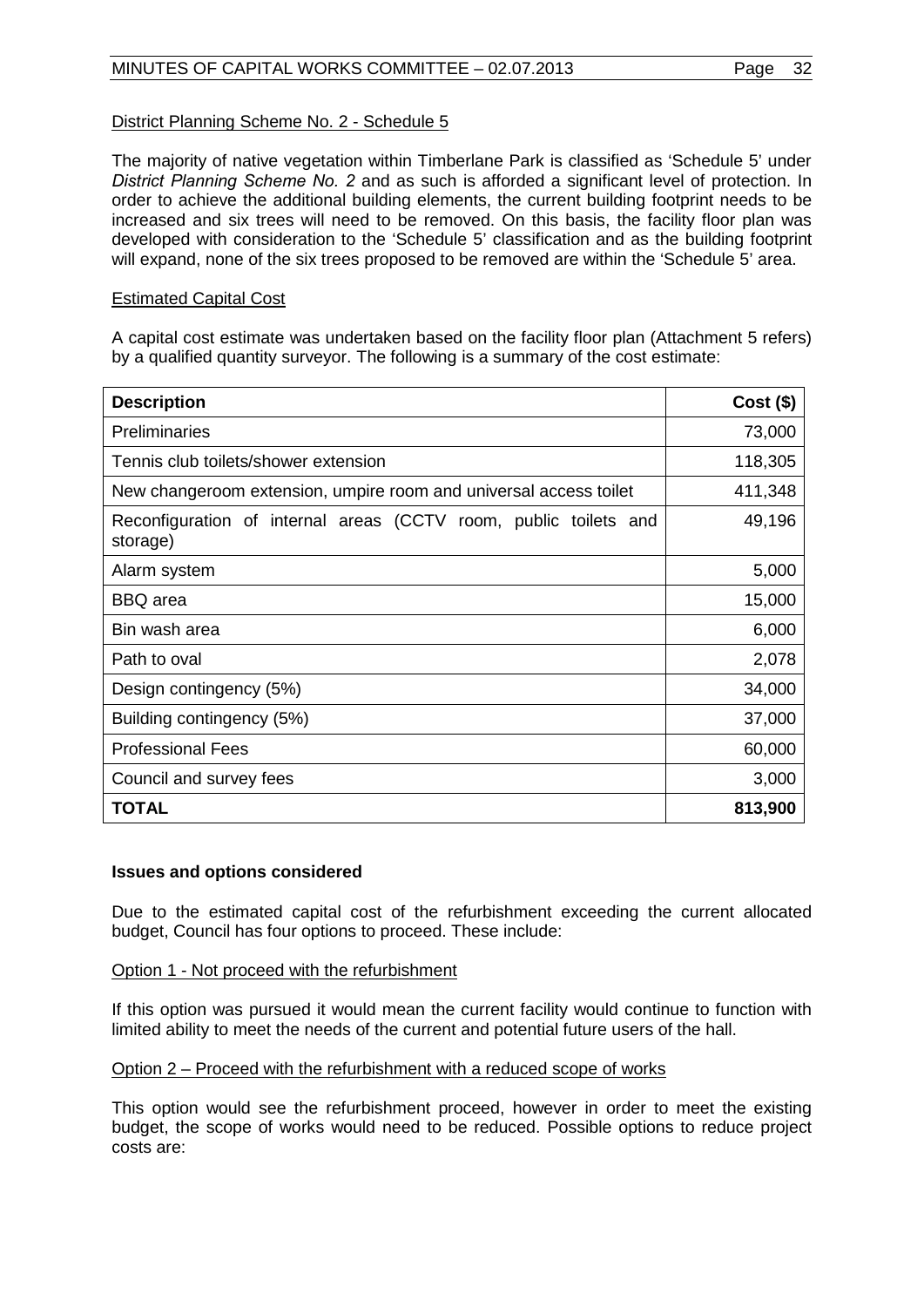- Removal of changerooms, umpire room and universal access 'park' toilet estimated cost of \$411,348.
- Removal of internal access toilets/showers estimated cost of \$118,305.
- Removal of external BBQ estimated cost of \$15,000.

Removal of the changerooms, umpire room and universal access 'park' toilet will reduce the project costs to \$402,552. However, given the importance of the changerooms, umpire room and universal access 'park' toilet to senior sporting groups proposed to use Timberlane Park; it is suggested that these remain included within the scope of the refurbishment.

Removal of the internal access toilets/showers will reduce the project costs to \$695,595. However, the internal access toilets/showers are considered important to the Kingsley Tennis Club and general hall hirers, therefore it is suggested that these remain included within the scope of the refurbishment.

#### Option 3 – Proceed with the refurbishment in 2013-14

This option is for the refurbishment to proceed within full scope and within the 2013-14 financial year. The current annual budget for the refurbishment is \$400,000, while the full scope of works is estimated at \$813,900. Therefore, if this option was to proceed, an additional \$413,900 would be required within the 2013-14 budget.

#### Option 4 – Proceed with the refurbishment and phase costs over two financial years (2013- 14 and 2014-15)

If option 4 was to proceed, funding of the project will occur over two financial years (2013-14 and 2014-15) in order to meet the additional project costs. However, if this option is pursued, Council will need to review the scheduled projects within the City's 2014-15 Capital Works Program.

## **Legislation / Strategic Community Plan / policy implications**

| Legislation                     | Not applicable.                                                                                                                                                                                                                                                                                                                                                                                            |  |  |  |  |
|---------------------------------|------------------------------------------------------------------------------------------------------------------------------------------------------------------------------------------------------------------------------------------------------------------------------------------------------------------------------------------------------------------------------------------------------------|--|--|--|--|
| <b>Strategic Community Plan</b> |                                                                                                                                                                                                                                                                                                                                                                                                            |  |  |  |  |
| <b>Key theme</b>                | Community Wellbeing.                                                                                                                                                                                                                                                                                                                                                                                       |  |  |  |  |
| <b>Objective</b>                | Quality facilities.                                                                                                                                                                                                                                                                                                                                                                                        |  |  |  |  |
| <b>Strategic initiative</b>     | Support a long-term approach to significant facility<br>$\bullet$<br>upgrades and improvements.<br>Understand the demographic context of<br>local<br>$\bullet$<br>communities to support effective facility planning.<br>Employ facility design principles that will provide for<br>$\bullet$<br>longevity, diversity, inclusiveness and where appropriate<br>support the decentralising of City services. |  |  |  |  |
| <b>Policy</b>                   | Not applicable.                                                                                                                                                                                                                                                                                                                                                                                            |  |  |  |  |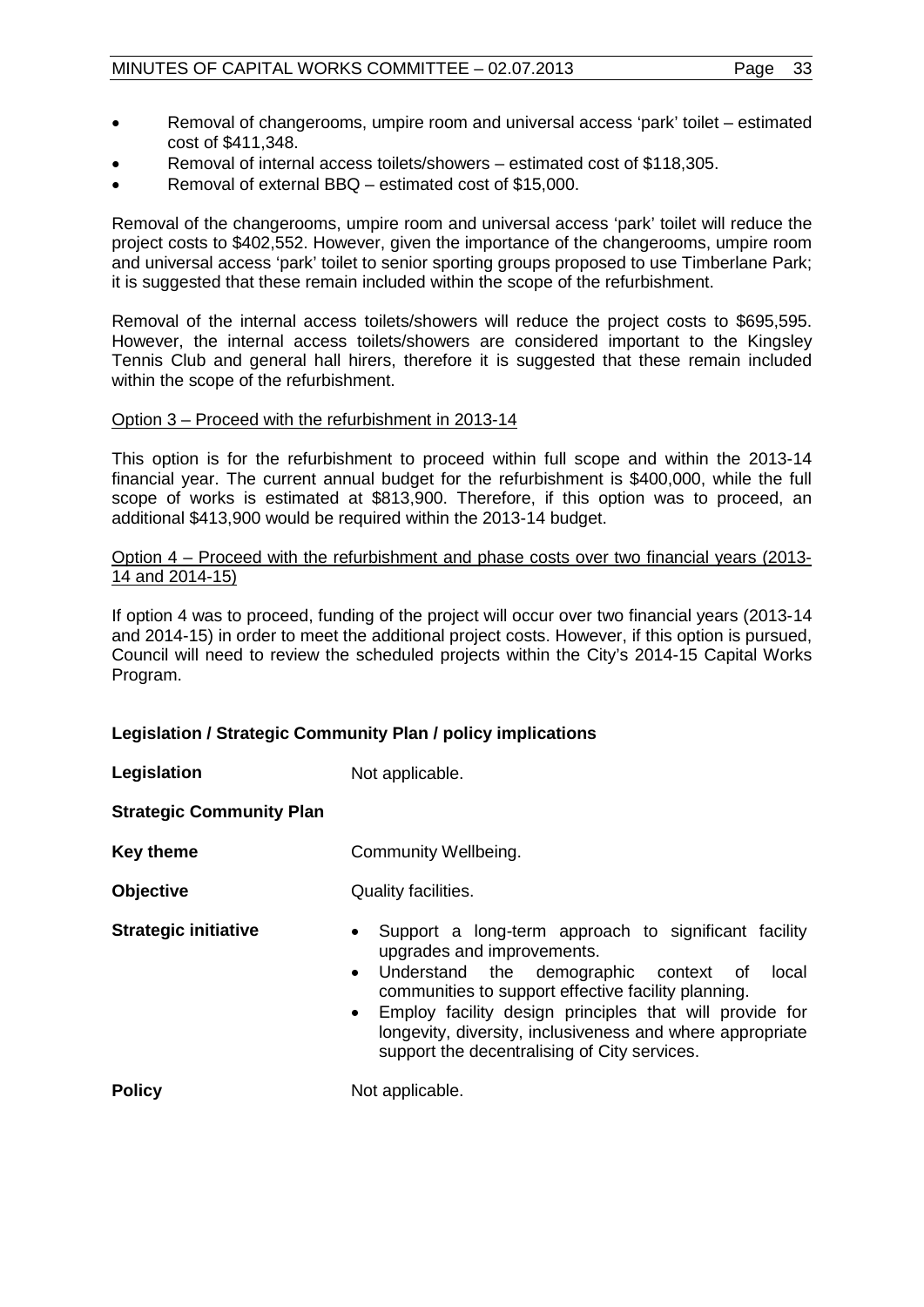#### **Risk management considerations**

If there is a reduction in the overall scope of works, a number of risks have been identified. If the changerooms are not constructed the proposal to enable sporting groups from Chichester Park to spread their usage to Timberlane Park will not be possible. Therefore the challenges in maintaining a quality sporting surface at Chichester Park will continue.

In addition, if the universal access 'park' toilet is not constructed, residents and the community utilising the park informally will not have access to toilet facilities. Furthermore, if the internal access toilet/showers are not constructed the tennis club's needs will not be met and general hire groups using the hall will only have access to external 'park' toilets.

Notably, all capital projects bring risks in relation to contingencies and over runs against original design. The capital cost estimate is based on concept designs and may differ once further detailed designs are undertaken for the project.

#### **Financial/budget implications**

An amount of \$400,000 is currently listed within the City's 2013-14 Capital Works Program for the detailed design and construction of this project. The \$400,000 was an indicative figure based on potential project costs only as project scoping, concept design and cost estimates had not been undertaken at the time. Typically, refurbishment project planning is undertaken prior to October each year to allow for amendment of budget funds through the Capital Works Program process. Given the delays for the 2013-14 project (due to endorsing a change in listed projects) this amendment process was unable to occur.

Based on the capital cost estimate for the project, a further \$413,900 would be required to complete the entire scope of works. However, if cost savings are required the BBQ could be removed from the scope (\$15,000) and could be included in a future capital works budget. On this basis, a further \$398,900 is required to complete the recommended refurbishment works.

A breakdown of the proposed refurbishment project is outlined below as a way of comparison to the size and cost of developing the Seacrest Park Community Sporting Facility and the planned redevelopment of the Hawker Park Community Sporting Facility.

| Project         | <b>Floor</b>        | <b>Facility cost</b>       | <b>Total</b> | <b>Comments</b>                     |
|-----------------|---------------------|----------------------------|--------------|-------------------------------------|
|                 | space               | per square                 | project      |                                     |
|                 |                     | metre                      | $cost($ \$)  |                                     |
| <b>Seacrest</b> | 616m <sup>2</sup>   | \$1,950/m <sup>2</sup>     | 1,450,000    | Total project cost includes new     |
|                 |                     |                            |              | building.                           |
| Hawker          | 443.10 <sup>2</sup> | \$1,772/m <sup>2</sup>     | 2,740,000    | project includes building;<br>Total |
|                 |                     |                            |              | floodlighting; playground; cricket  |
|                 |                     |                            |              | nets; 3 on 3 basketball; tennis hit |
|                 |                     |                            |              | up wall; car park resurfacing.      |
| Timberlane      | 226.40 $m2$         | $*$ \$2,823/m <sup>2</sup> | 798,900      | Refurbishment includes two new      |
|                 | (extension          |                            |              | changerooms, umpire<br>room,        |
|                 | only)               |                            |              | universal access 'park'<br>toilet.  |
|                 |                     |                            |              | CCTV room, additional storage,      |
|                 |                     |                            |              | alarm system, bin wash down         |
|                 |                     |                            |              | area, and internal toilets and      |
|                 |                     |                            |              | shower extension.                   |

\* Facility extensions in general cost more per square metre  $(m<sup>2</sup>)$  than a new building due to retrofitting of existing building elements.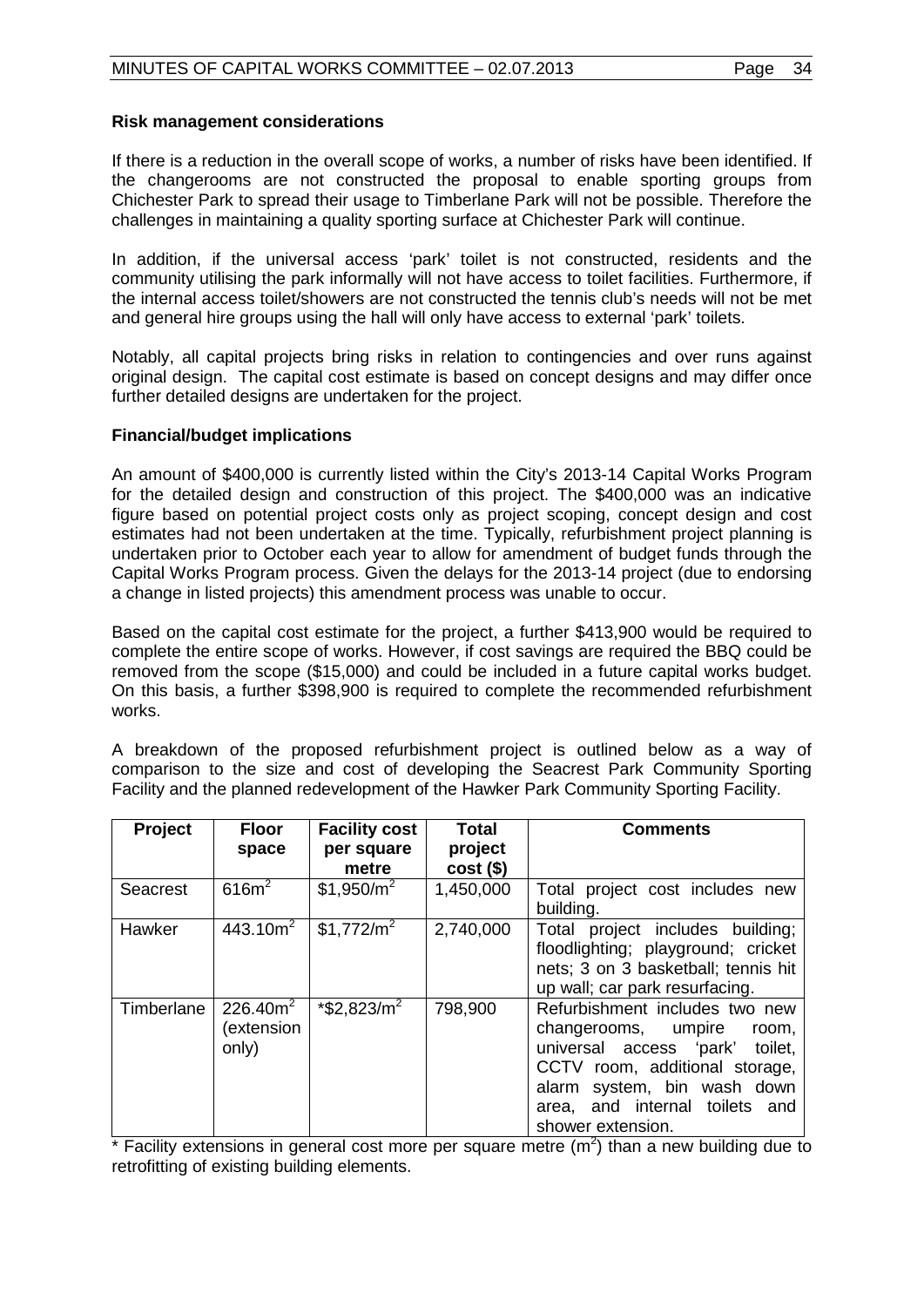In 2013-14, the estimated net operating cost for Timberlane Park Hall is \$31,636 based on an expected expenditure of \$42,530 and an income of \$10,894.

If the proposed refurbishment works are approved, the net operating cost of the building is estimated at \$37,000 per annum based on an expected expenditure of \$50,000 and an income of \$13,000.

All amounts quoted in this report are exclusive of GST.

# **Regional significance**

Not applicable.

# **Sustainability implications**

## **Environmental**

All facility refurbishment projects are planned to reduce the impact of the carbon footprint and consider environmental sustainability design features where possible within the project budget. Notably, six trees will need to be removed to cater for the increase in size of the building footprint; however these trees are not within the *District P lanning S cheme No. 2* 'Schedule 5' area.

## Social

The project has included consultation with existing and potential user groups of the hall and oval to ensure that feedback received represents their diverse needs. It is expected that if the majority of refurbishment works occur, the project will lead to higher utilisation rates of the hall and oval. Furthermore, any development at the site will consider access and inclusion principles and will aim to enhance the amenity of the public space.

## Economic

One of the main principles of the City's *Master Planning Framework* is the development of 'shared' and 'multipurpose' facilities to avoid their duplication, and to reduce the ongoing maintenance and future capital expenditure requirements.

## **Consultation**

As part of the planning phase of the project, consultation was undertaken with existing and potential user groups of the hall and oval. Details of the consultation have been highlighted in the Background section of this report.

## **COMMENT**

Given the importance of the changerooms, umpire room and universal access 'park' toilet to senior sporting groups using Timberlane Park, it is suggested that these facilities remain within the scope of the refurbishment. With the retention of these elements and the high usage of Chichester Park; the relocation of one of the users of Chichester Park is a distinct possibility. Furthermore, internal toilets/showers are considered important to the Kingsley Tennis Club and general hall hirers therefore it is suggested that these also remain included within the scope of the refurbishment.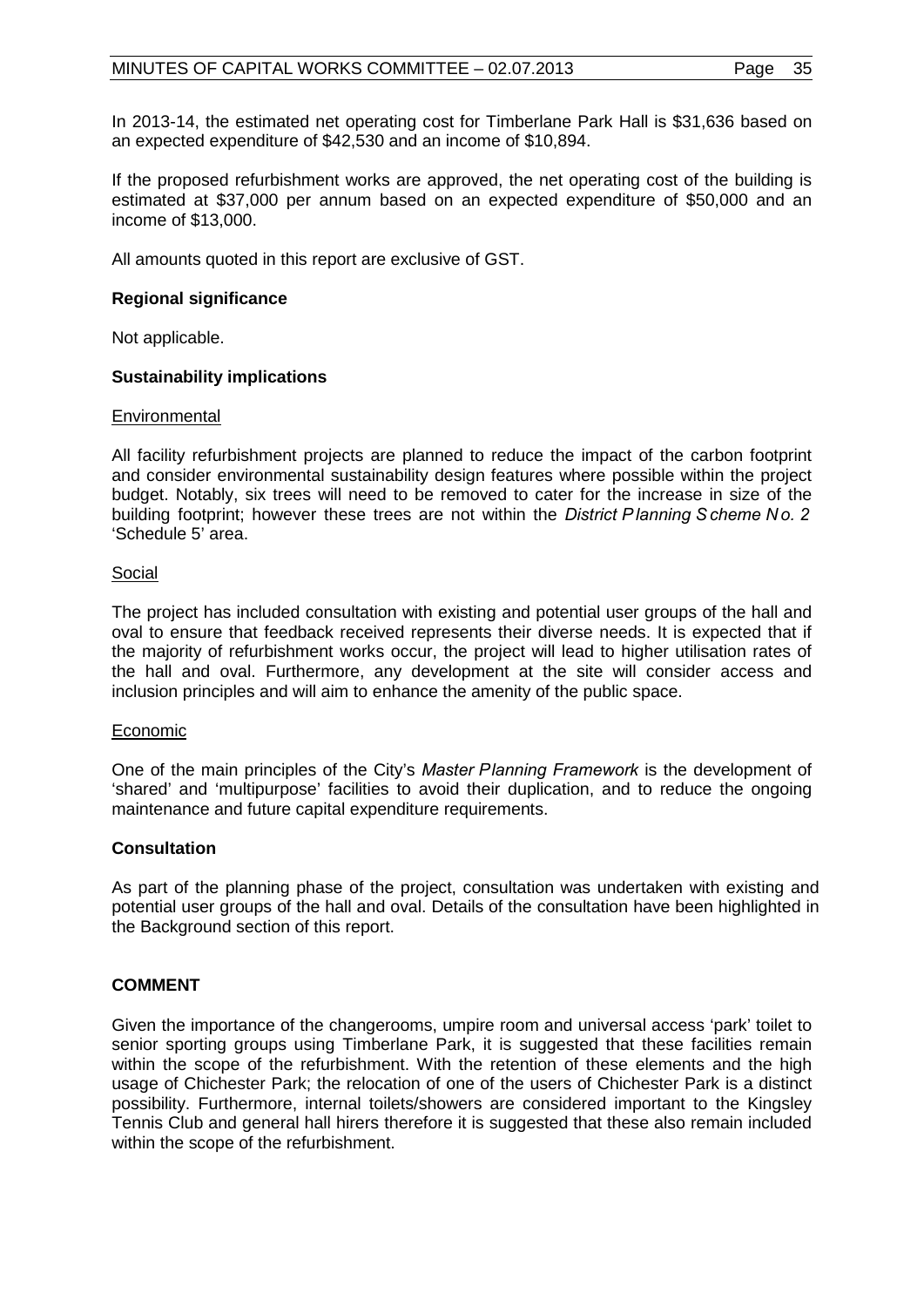# MINUTES OF CAPITAL WORKS COMMITTEE - 02.07.2013 Page 36

Overall it is suggested all works be undertaken as it provides a strong social return on investment for the current users and the wider community. Although, due to the estimated cost (\$813,900) of the refurbishment significantly exceeding the budget allocation of \$400,000 for this project, it is recommended that Council gives consideration to the four options presented in this report and decides on how the City will proceed with the refurbishment of Timberlane Park Hall.

# **VOTING REQUIREMENTS**

Simple Majority.

## **OFFICER'S RECOMMENDATION**

That Council:

- 1 NOTES that \$400,000 is currently listed in 2013-14 in the City's Five Year Capital Works Program for the Timberlane Park Hall refurbishment;
- 2 GIVES consideration to the preferred option relating to the refurbishment of Timberlane Park Hall, Woodvale.

**MOVED Cr Amphlett, SECONDED Mayor Pickard that Council:**

- **1 NOTES that \$400,000 is currently listed in 2013-14 in the City's Five Year Capital Works Program for the Timberlane Park Hall refurbishment;**
- **2 AGREES to put forward the Timberlane Park Hall refurbishment project as the nominated project to Round 5 of the Regional Development Australia Fund (RDAF);**
- **3 SUPPORTS any unallocated portion of the Timberlane Park Hall refurbishment project budget to be included in the 2014-15 Capital Works Program.**

#### The Motion was Put and **CARRIED** (5/0)

**In favour of the Motion:** Cr McLean, Mayor Pickard, Crs Amphlett, Corr and Taylor.

*Appendix 4 refers*

*[To access this attachment on electronic document, click here: Attach4agnCWC020713.pdf](http://www.joondalup.wa.gov.au/files/committees/CWOC/2013/Attach4agnCWC020713.pdf)*

*Cr Ritchie entered the room at 6.38pm.*